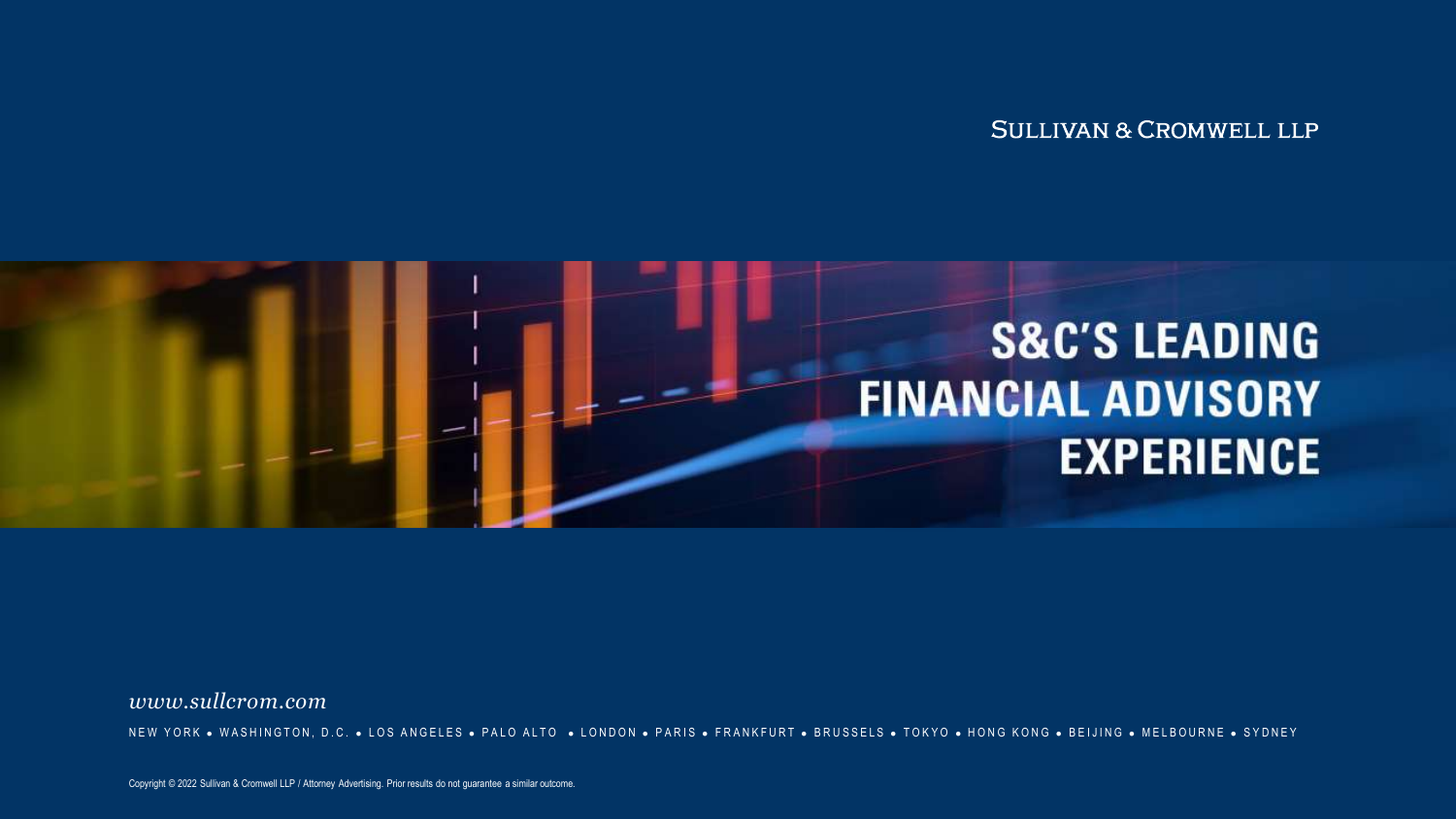### [Commercial Real Estate](#page-2-0)

**Lazard** as financial adviser to Brookfield Property Partners' ("BPY") (Bermuda) special committee in connection with Brookfield Asset Management's (Canada) \$6.5 billion acquisition of the limited partnership units of BPY (2021)

**Evercore** as financial adviser to Annaly Capital Management (U.S.) in its \$2.3 billion pending sale of its Commercial Real Estate business to Slate Asset Management (Canada) (2021)

**Goldman Sachs** as financial adviser to CoStar Group (U.S.) in its \$6.9 billion proposed acquisition of CoreLogic, later withdrawn (2021)

**Lazard** as independent financial adviser to The Special Committee of the Board of Directors of Taubman Centers (U.S.) in connection with Simon Property Group's (U.S.) acquisition of an 80% ownership interest in The Taubman Realty Group Limited Partnership (U.S.) (2020)

**Houlihan Lokey** as financial adviser to the Special Committee of Preferred Apartment Communities (U.S.) in connection with its internalization of the functions performed by Preferred Apartment Advisors (U.S.) and NMP Advisors (U.S.) by acquiring the entities that own Preferred Apartment Advisors and NMP for an aggregate purchase price of \$154 million, plus up to \$25 million of potential additional earnout consideration (2020)

**J.P. Morgan** as exclusive financial adviser to Chesapeake Lodging Trust (U.S.) in its \$2.7 billion acquisition by Park Hotels & Resorts (U.S.) (2019)

**Houlihan Lokey** as financial adviser to the Special Committee of the Board of Directors of HomeFed Corporation (U.S.) in connection with HomeFed's acquisition by Jefferies (U.S.) (2019)

**Citigroup** and **Goldman Sachs** as financial advisers to LaSalle Hotel Properties (U.S.) in its \$4.8 billion acquisition by affiliates of Blackstone Real Estate Partners VIII (U.S.), later withdrawn (2018)

**J.P. Morgan** as exclusive financial adviser to Marriott Vacations Worldwide (U.S.) in its \$4.7 billion acquisition of ILG (U.S.) (2018)

**Barclays** and **Credit Suisse** as financial advisers to CYS Investments (U.S.) in its acquisition by Two Harbors Investment (U.S.) (2018)

**J.P. Morgan** as financial adviser to La Quinta Holdings (U.S.) in the \$1.95 billion acquisition of its hotel franchise and hotel management businesses by Wyndham Worldwide (U.S.) (2018)

**Goldman Sachs** as financial adviser to BUWOG (Austria) in its merger with Vonovia (Germany), pursuant to which Vonovia made a voluntary public takeover offer for all outstanding shares of BUWOG for €29.05 in cash per BUWOG share (2017)

**Deutsche Bank** and **Goldman Sachs** as financial advisers to Unibail-Rodamco (France) in its \$24.7 billion acquisition of Westfield Corporation (Australia) (2017)

**Lazard** as financial adviser to the Special Committee of the Board of Directors of Phillips Edison Grocery Center REIT (PECO) (U.S.) in connection with PECO's \$1 billion acquisition of real estate assets and the third party asset management business of its sponsor and external adviser, Phillips Edison Limited Partnership (U.S.) (2017)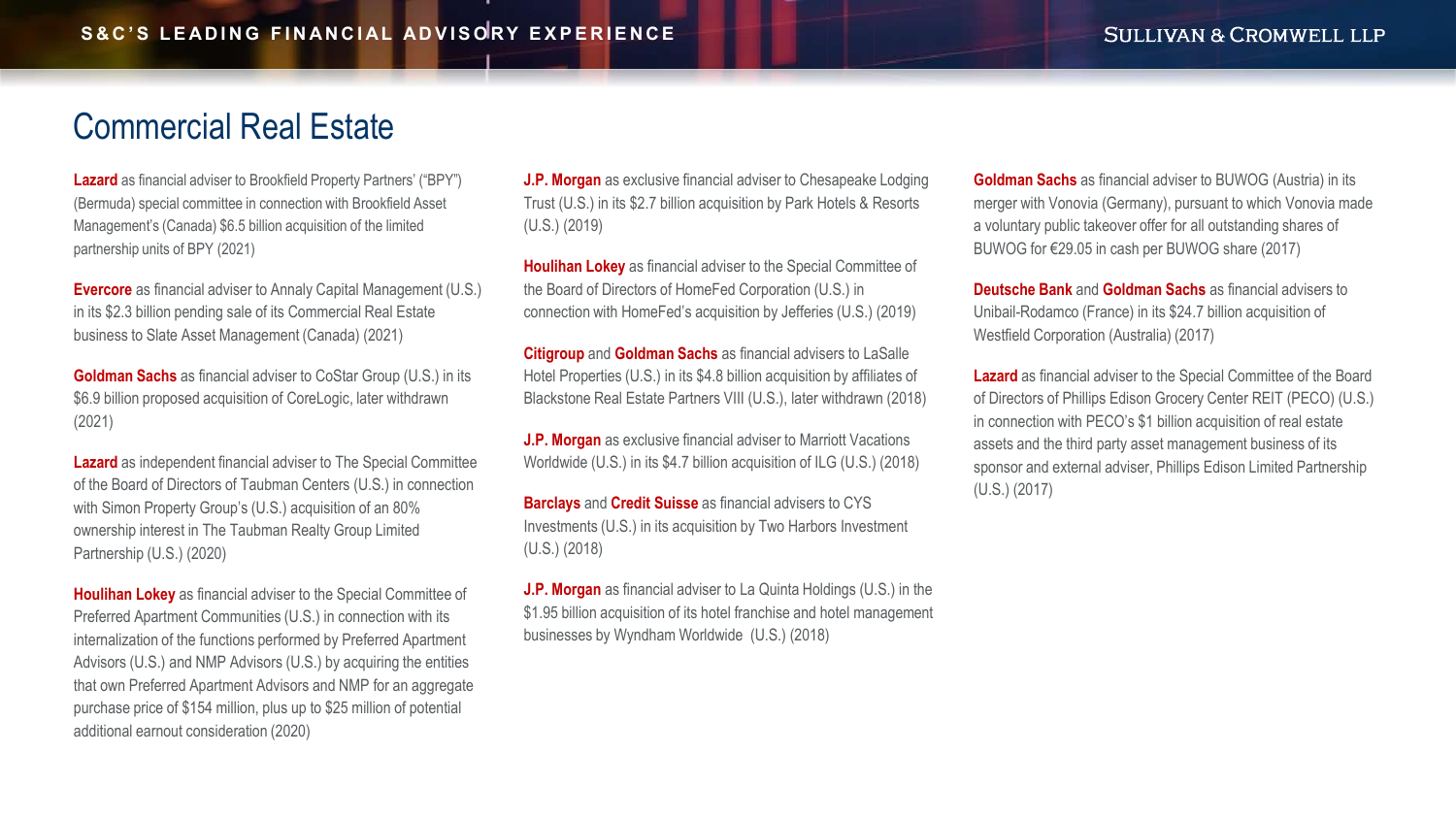## <span id="page-2-0"></span>Consumer & Retail

**BofA Securities** as financial adviser to TH International (China) in its pending merger with SPAC Silver Crest Acquisition Corporation (Hong Kong), implying an enterprise value of \$1.4 billion for Tims China (2021)

**Goldman Sachs** as financial adviser to zooplus (Germany) in connection with the voluntary public takeover offer for zooplus launched and later increased by Zorro Bidco (France), an entity indirectly controlled by funds advised by Hellman & Friedman (U.S.), and featuring support by EQT (U.S.), implying an equity valuation of €3.7 billion (2021)

**J.P. Morgan** as exclusive financial adviser to adidas AG (Germany) in its €2.1 billion sale of Reebok (U.S.) to Authentic Brands Group (U.S.) (2021)

**Morgan Stanley** as financial adviser to eBay (U.S.) in its \$3.8 billion sale of its businesses in Korea to Emart (South Korea) (2021)

**Nomura Greentech** as financial adviser to Local Bounti (U.S.) in its \$1.1 billion pending merger with Leo Holdings III Corp. (U.S.), a SPAC (2021)

**Goldman Sachs** as financial adviser to Sysco (U.S.) in its acquisition of Greco and Sons (U.S.) from Arbor Investments (U.S.) and the Greco family (2021)

**BMO Capital Markets** as financial adviser to Performance Food Group (U.S.) in its \$2.5 billion acquisition of Core-Mark Holding Company (U.S.) (2021)

**Guggenheim Securities** as lead financial adviser and **Greenhill & Co** as financial adviser to Forest Road Acquisition Corp. (U.S.), a SPAC, in its three-way merger with The Beachbody Company Group (U.S.) and Myx Fitness (U.S.), under which Beachbody became a public company with an enterprise value of \$2.9 billion (2021)

**Morgan Stanley** as financial adviser to Domtar (U.S.) in the \$920 million sale of its Personal Care business to American Industrial Partners (U.S.) (2021)

**Goldman Sachs** and **J.P. Morgan** as financial advisers to Indigo Glamour Company (Cayman Islands), wholly-owned by an affiliate of MBK Partners, in its \$1.1 billion acquisition of CAR (Cayman Islands) (2020)

**Evercore** as lead financial adviser to Grubhub (U.S.) in its \$7.3 billion acquisition by Just Eat Takeaway.com (Netherlands), creating the world's largest online food delivery company outside of Chinaing (2020)

**Houlihan Lokey** as financial adviser to the special committee of Standard Diversified (U.S.) in its acquisition by Turning Point Brands (U.S.) (2020)

**Bank of America** and **J.P. Morgan** as financial advisers to the management board of METRO AG (Germany) in connection with SCP Group's (Luxembourg) €1.0 billion acquisition of Real (Germany) from METRO AG (2020)

**Bank of America** and **J.P. Morgan** as financial advisers to the management board of METRO AG (Germany) in connection with SCP Group's (Luxembourg) €1.0 billion pending acquisition of Real (Germany) from METRO AG (2020)

**Centerview Partners** as exclusive financial adviser to Xperi (U.S.) in its \$3 billion combination with TiVo (U.S.) (2019)

**Goldman Sachs** (U.S.), on global competition matters, in connection with The TJX Companies' (U.S.) \$225 million investment for a 25% ownership stake in privately held Familia (Russia), Russia's only major off-price apparel and home fashions retailer (2019)

**Perella Weinberg Partners** and **Houlihan Lokey** as financial advisers to Castle Brands (U.S.) in its \$223 million acquisition by Pernod Ricard (France) (2019)

**Goldman Sachs** as financial adviser to The Simply Good Foods Company (U.S.) in its \$1 billion acquisition of Quest Nutrition (U.S.) (2019)

**Lazard** as financial adviser to WPP (U.K.) in its sale of 60% of Kantar (U.K.), its global data, research, consulting and analytics business, to Bain Capital (U.S.) in a transaction valuing Kantar at \$4 billion (2019)

**Bank of America** and **Goldman Sachs** as financial advisers to the Management Board of METRO AG (Germany) in connection with its Joint Reasoned Statement with the Supervisory Board of METRO recommending that the shareholders of METRO do not accept the unsolicited Voluntary Takeover Offer from EP Global Commerce VI GmbH (Germany), a holding company controlled by Daniel Křetínský (2019)

**Goldman Sachs** as exclusive financial adviser to NASCAR Holdings (U.S.) in its \$2 billion acquisition of International Speedway (U.S.) (2019)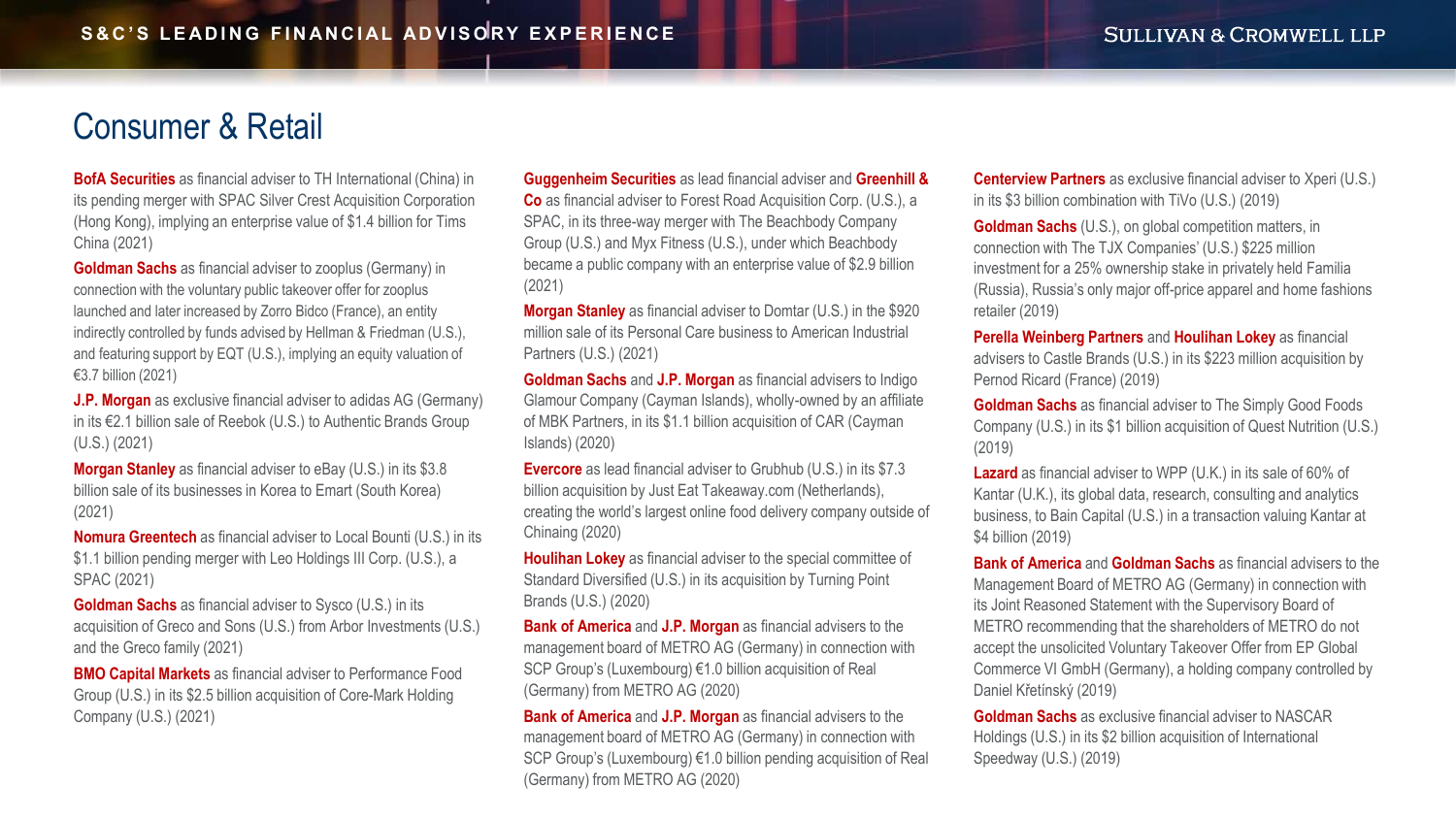#### <span id="page-3-0"></span>Consumer & Retail, *continued*

**Goldman Sachs** as financial adviser to Avon Products (U.K.) in its acquisition by Natura &Co (Brazil) in an all-share transaction that values Avon at an enterprise value of \$3.7 billion, creating the fourth-largest pure-play beauty group in the world (2019)

**DSP Merrill Lynch** as financial adviser to Tata Global Beverages Limited ("TGBL") (India) in connection with the \$825 million demerger of the Consumer Products Business of Tata Chemicals (India) into TGBL (2019)

**Goldman Sachs** as exclusive financial adviser to Sealed Air Corporation (U.S.) in its \$510 million acquisition of Automated Packaging Systems (U.S.) (2019)

**Bank of America** as financial adviser to Willis Towers Watson (U.K.) in its \$1.2 billion acquisition of TRANZACT (U.S.) (2019)

**Bank of America** as financial adviser to ACI Worldwide (U.S.) in its \$750 million acquisition of Speedpay (U.S.), The Western Union Company's (U.S.) United States bill pay business, from Western Union (2019)

**Goldman Sachs** as financial adviser to Constellation Brands (U.S.) in the significant expansion of its strategic partnership with Canopy Growth (Canada), whereby Constellation Brands increased its interest in Canopy Growth with proceeds of approximately \$4 billion (2018)

**Goldman Sachs** and **Centerview Partners** as financial advisers to Conagra Brands (U.S.) in its \$10.9 billion acquisition of Pinnacle Foods (U.S.) (2018)

**Millstein & Co.** as valuation adviser to General Information Services (U.S.) in its merger with HireRight (U.S.) (2018)

**Rothschild** as financial adviser to Campbell Soup Company (U.S.) in its acquisition of Snyder's-Lance (U.S.) (2017)

**Rothschild** as financial adviser to Inventure Foods (U.S.) in its \$165 million acquisition by Utz Quality Foods (U.S.) (2017)

**Rothschild** as financial adviser to Coca-Cola Bottling Co. Consolidated (U.S.) in its exchange of franchise distribution territory previously served by Coca-Cola Bottling for new franchise distribution territory previously served by Coca-Cola Refreshments USA, a wholly owned subsidiary of The Coca-Cola Company (U.S.) (2017)

**J.P. Morgan** as financial adviser to Signet Jewelers (U.S.) in its \$328 million acquisition of R2Net (U.S.) (2017)

**JPMorgan Chase** as financial adviser to Michael Kors Holdings (U.S.) in its acquisition of Jimmy Choo (U.K.), for an enterprise value of \$1.35 billion (2017)

**Goldman Sachs** as financial adviser to HD Supply Holdings (U.S.) in the \$2.5 billion sale of its Waterworks business unit to Clayton, Dubilier & Rice (U.S.) (2017)

**Rothschild** as financial adviser to Coca-Cola Bottling Co. Consolidated (U.S.) in its definitive agreements with an affiliate of The Coca-Cola Company (U.S.) to expand the bottler's distribution territory to include additional territory located within parts of northern Ohio and to purchase a manufacturing facility in Twinsburg, Ohio (2017)

**UBS** as financial adviser to Popeyes Louisiana Kitchen (U.S.) in its \$1.8 billion acquisition by Restaurant Brands International (Canada) (2017)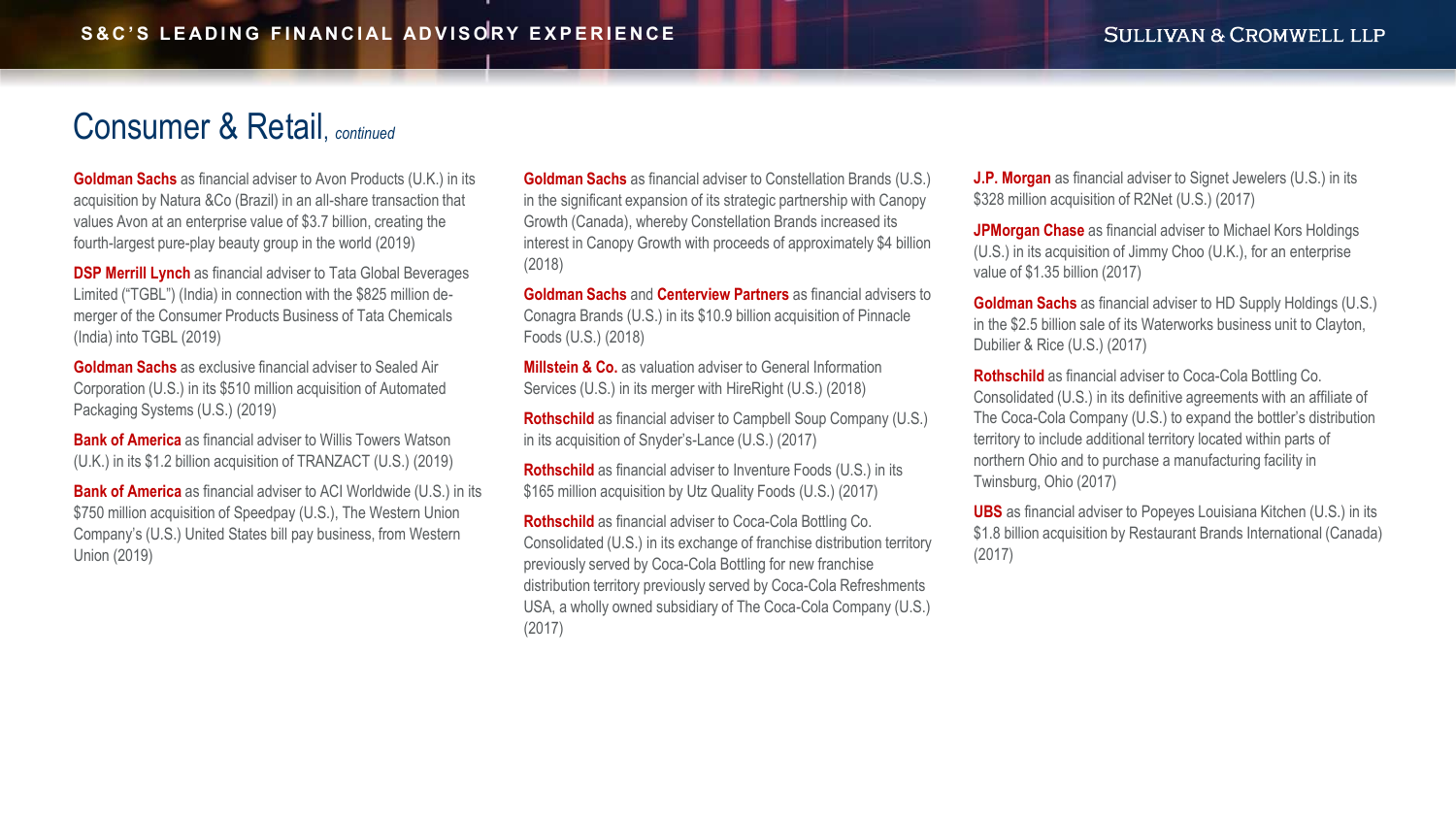# <span id="page-4-0"></span>[Energy & Natural Resources](#page-5-0)

**Goldman Sachs** as financial adviser to JERA Americas (U.S.) in connection with Global Infrastructure Partners' (U.S.) \$2.5 billion pending sale of its 25.7% interest in Freeport LNG Development (U.S.) to JERA Americas (2021)

**Houlihan Lokey** as financial adviser to Vine Energy's (U.S.) Board of Directors in its \$2.2 billion acquisition by Chesapeake Energy Corporation (U.S.) (2021)

**Goldman Sachs** as financial adviser to Hygo Energy Transition (Bermuda), a 50-50 joint venture between Golar LNG (Bermuda) and Stonepeak Infrastructure Fund II Cayman (G) Ltd. (U.S), in its \$3.1 billion acquisition by New Fortress Energy (U.S.) (2021)

**Goldman Sachs** as lead financial adviser to Diamondback Energy (U.S.) in its \$2.2 billion acquisition of QEP Resources (U.S.) (2020)

**Barclays** as financial adviser to Montage Resources (U.S.) in its acquisition by Southwestern Energy (U.S.) (2020)

**Goldman Sachs** as financial adviser to PetroChina Company in its \$38 billion sale of certain pipeline business and relevant assets to China Oil & Gas Pipeline Network (2020)

**Goldman Sachs** as exclusive financial adviser to KLX Energy Services Holding (U.S.) in its merger with Quintana Energy Services (U.S.) (2020)

**Bank of America** as financial adviser to Sempra Energy (U.S.) in its \$3.59 billion sale of its Peruvian businesses, including its 83.6% stake in Luz del Sur (Peru), to China Yangtze Power International (Hongkong) Co. (2019) and \$2.23 billion sale of its Chilean businesses, including its 100% stake in Chilquinta Energía (Chile), to State Grid International (China) (2019)

**Lazard** as financial adviser to Showa Shell Sekiyu K.K. (Japan) in its acquisition by Idemitsu Kosan Co. (Japan) (2019)

**Goldman Sachs** as financial adviser to Equitrans Midstream Corporation (U.S.) in its agreement with EQM Midstream Partners (U.S.) and certain of their affiliates, to exchange and eliminate the EQM Incentive Distribution Rights (IDRs) and restructure the economic general partner interest in EQM. The agreement exchanged the IDRs for 80 million newly issued EQM common units and 7 million newly issued EQM Class B units, both representing limited partner interests in EQM; and provided ETRN a non-economic general partner interest in EQM. (2019)

**Goldman Sachs** as financial adviser to Equitrans Midstream Corporation (U.S.) in its acquisition of EQGP Holdings (U.S.) and its exchange of its incentive distribution rights and the economic general partner interest in EQM Midstream Partners (EQM) (U.S.) for 95 million units in EQM and a non-economic general partner interest in EQM (2018)

**Evercore** as financial adviser to the Conflicts Committee of InfraREIT (U.S.) in its \$1.275 billion acquisition by Oncor Electric Delivery Company (U.S.) (2018)

**Merrill Lynch (Asia Pacific) Limited**, a subsidiary of Bank of America Corporation, as financial adviser to Sapura Energy Berhad (Malaysia) in its agreement with OMV Aktiengesellschaft (Austria) under which OMV Exploration and Production GmbH (Austria), a wholly-owned subsidiary of OMV, bought a 50% stake of the enlarged issued share capital in a newly-formed joint venture company, SEB Upstream Sdn Bhd (SUP) for \$540 million (2018)

**Goldman Sachs** as financial adviser to CenterPoint Energy (U.S.) in its merger with Vectren (U.S.) (2018)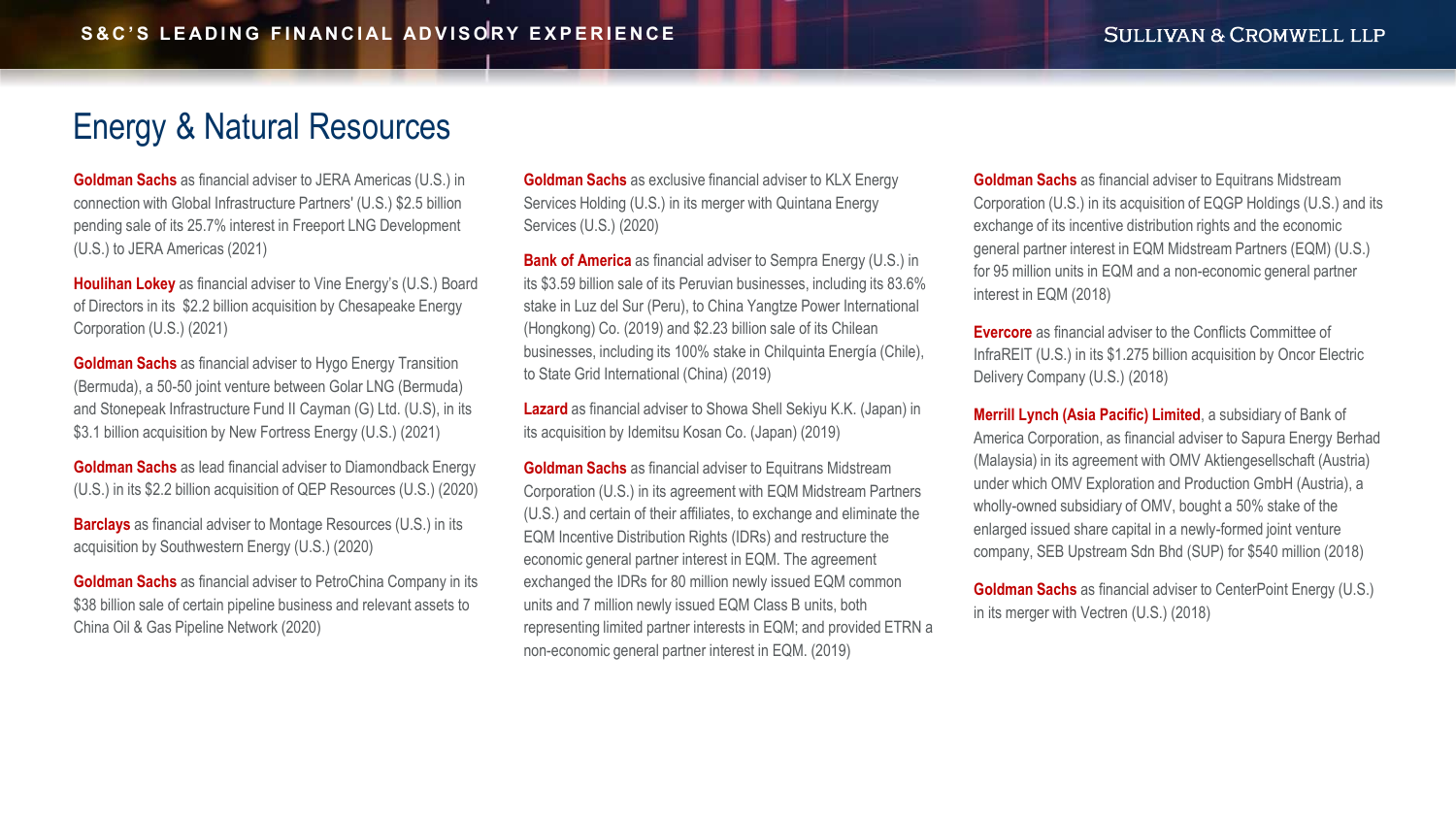#### <span id="page-5-0"></span>[Energy & Natural Resources](#page-6-0), *continued*

**Bank of America** as financial adviser to First Solar (U.S.), a significant equity holder of 8point3 Energy (U.S.), in connection with 8point3's \$1.7 billion merger with CD Clean Energy and Infrastructure V JV (U.S.), an investment fund managed by Capital Dynamics (U.S.), and certain other co-investors (2018)

**Goldman Sachs** as financial adviser to CenterPoint Energy (U.S.) in its merger with Vectren (U.S.) (2018)

**Bank of America** as financial adviser to Kenon Holdings (Singapore) in connection with its wholly owned subsidiary Inkia Energy's (Peru) \$1.177 billion sale of all of its Latin American and Caribbean businesses to I Squared Capital (U.S.) (2017)

**Morgan Stanley** as financial adviser to Dynegy (U.S.) in its \$20 billion merger with Vistra Energy (U.S.) (2017)

**Lazard** as financial adviser to Calpine Corporation (U.S.) in its \$5.6 billion acquisition by Energy Capital Partners (U.S.) along with a consortium of investors led by Access Industries (U.S.) and Canada Pension Plan Investment Board (2017)

**Goldman Sachs** as financial adviser to Great Plains Energy (U.S.) in its merger of equals with Westar Energy (U.S.), creating a company with a combined equity value of \$14 billion (2017)

**Goldman Sachs** as financial adviser to Atwood Oceanics (U.S.) in its all-stock acquisition by Ensco (U.K.) (2017)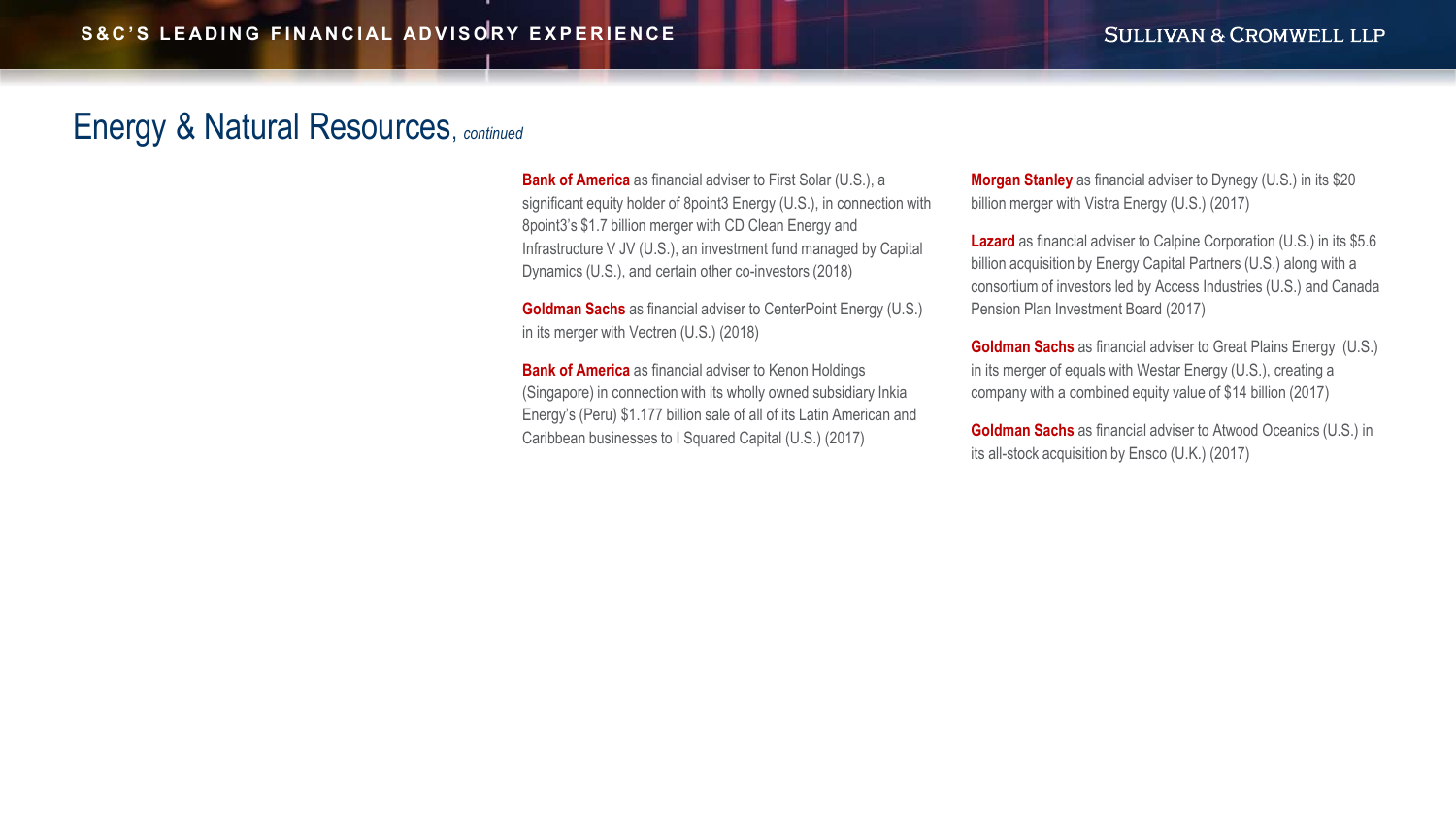## <span id="page-6-0"></span>Financial Services

**BofA Securities** as financial adviser to HDFC Limited (India) in its approximately \$60 billion pending merger with HDFC Bank (India) (2022)

**Goldman Sachs** and **Deutsche Bank** as financial advisers to Intertrust N.V. (Netherlands) in connection with Corporation Service Company's (U.S.) EUR 1.8 billion recommended public offer for all issued and outstanding ordinary shares of Intertrust (2021)

**Evercore** as financial adviser to Alera Group (U.S.) in its merger with Propel Insurance Agency (U.S.) and recapitalization with new capital from Genstar Capital (U.S.) and Flexpoint Ford (U.S.) (2021)

**Goldman Sachs** as financial adviser to McKesson Corporation (U.S.) in connection with the pending sale of its European businesses in France, Italy, Ireland, Portugal, Belgium, and Slovenia to the PHOENIX Group (U.K.) (2021)

**BofA Securities** as financial adviser to the special committee of independent directors of State Automobile Mutual Insurance Company (U.S.) in connection with Liberty Mutual Holding Company's (U.S.) \$2.3 billion acquisition of State Auto Group (U.S.) (2021)

**Goldman Sachs** as financial adviser to Sports Entertainment Acquisition Corp. (U.S.), a publicly traded SPAC, in its \$4.75 billion combination with SGHC Limited ("Super Group") (Guernsey) (2021) **J.P. Morgan** as lead financial adviser to Webster Financial (U.S) in its \$10.3 billion merger of equals with Sterling Bancorp (U.S.) (2021)

**Goldman Sachs** as financial adviser to Allianz (Germany) in its €2.5 billion purchase of the life and non-life insurance operations, as well as pension and asset management business from Aviva Group (U.K.) and acquisitions of a 51% stake in Aviva's life and non-life bancassurance joint ventures with Santander (Spain), which set Allianz to become the fifth largest insurer in Poland (2021)

**Goldman Sachs** as financial adviser to National Bank of Greece in its pending divestment of 90.01% of Ethniki Insurance (Greece) to CVC Capital Partners' Fund VII (Luxembourg) (2021)

**Barclays** as financial adviser to the conflicts committee of Apollo's (U.S.) board in connection with Apollo's \$11 billion merger with Athene (Bermuda) (2021)

**Goldman Sachs** as financial adviser to Arch Capital Group (Bermuda) in its approximately \$700 million acquisition of Watford Holdings (Bermuda) (2020)

**J.P. Morgan** as exclusive financial adviser to National General Holdings (U.S.) in its \$4 billion acquisition by The Allstate Corporation (U.S.) (2020)

**J.P. Morgan** as financial adviser to FB Financial (U.S.), parent company of FirstBank (U.S.), in its \$611 million merger with Franklin Financial Network (U.S.), parent company of Franklin Synergy Bank (U.S.) (2020)

**Credit Suisse** as financial adviser to New York Life Insurance Company (U.S.) in its \$6.3 billion acquisition of Cigna Corporation's (U.S.) group life and disability insurance business (2019) **Barclays** as financial adviser to the conflicts committee of Apollo Global Management's (U.S.) board in connection with Apollo's agreement with Athene Holding (Bermuda) to strengthen the strategic relationship between the two companies, which included a share exchange between Apollo and Athene, \$1.55 billion purchase by Apollo of Athene shares and also eliminated Athene's current multi-class share structure (2019)

**Goldman Sachs** as financial adviser to Assured Guaranty (Bermuda) in its subsidiary Assured Guaranty US Holdings Inc.'s \$160 million acquisition of all of the outstanding equity interests in BlueMountain Capital Management (U.S.) and its associated entities (2019)

**J.P. Morgan** as lead financial adviser to TCF Financial Corporation (U.S.) in its merger of equals with Chemical Financial Corporation (U.S.) (2019)

**UBS** as financial adviser to Golub Capital Investment (U.S.) in its merger with Golub Capital BDC (GBDC) (U.S.), under which GBDC is the surviving company (2018)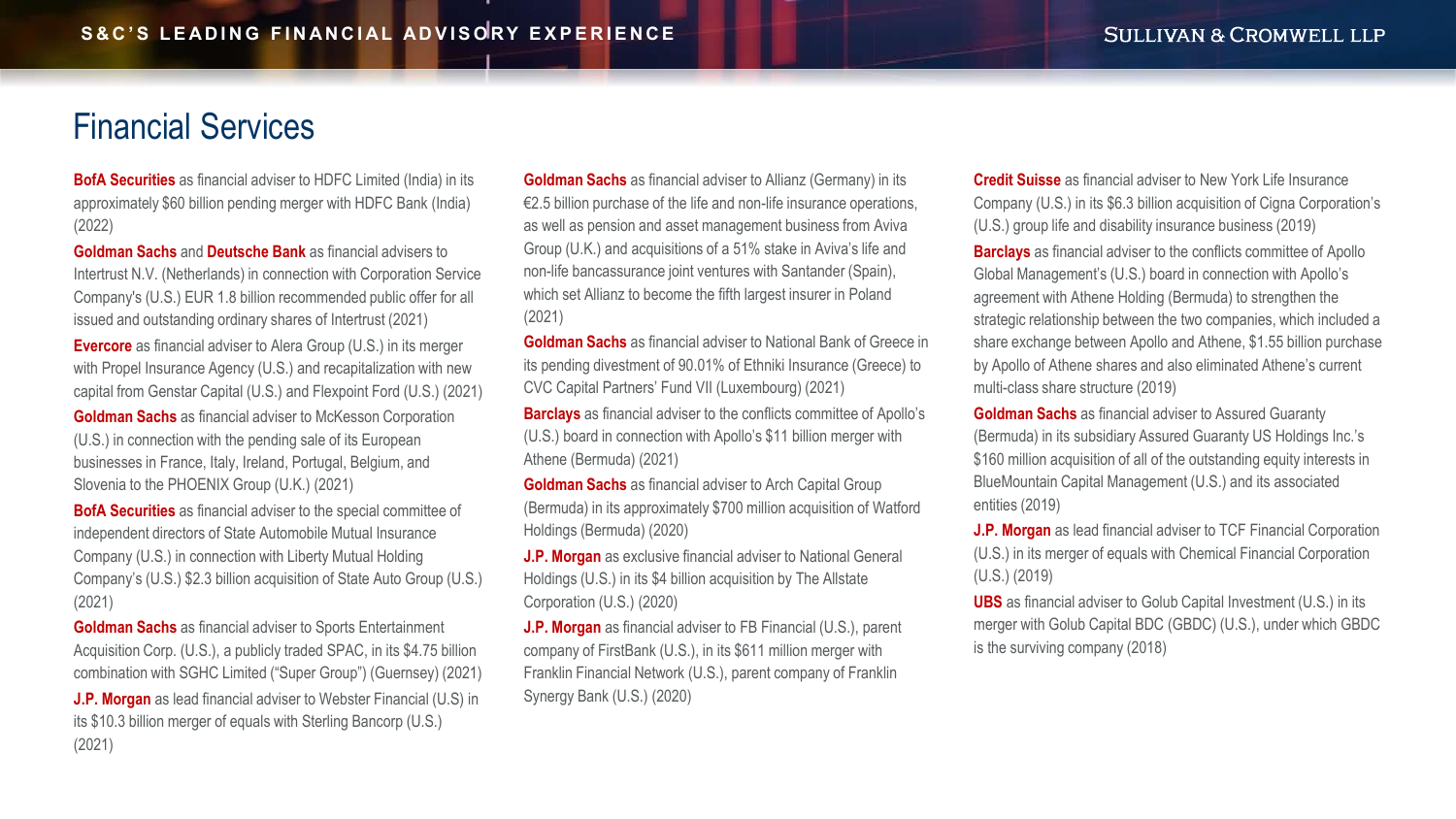#### <span id="page-7-0"></span>Financial Services, *continued*

**J.P. Morgan** as financial adviser to BSB Bancorp (U.S.), the holding company for Belmont Savings Bank (U.S.), in its \$327 million acquisition by People's United Financial (U.S.), the holding company for People's United Bank (U.S.) (2018)

**Lazard** as financial adviser to Massachusetts Mutual Life Insurance Company (MassMutual) (U.S.) in the sale of its asset management affiliate OppenheimerFunds (U.S.) to Invesco Ltd. (U.S.) (2018)

**Bank of America** as exclusive financial adviser to Glatfelter Insurance Group (U.S.) in its acquisition by American International Group (AIG) (U.S.) (2018)

**Goldman Sachs** as financial adviser to Marsh & McLennan Companies (U.S.) in its \$6.4 billion acquisition of Jardine Lloyd Thompson Group (U.K.) (2018)

**Goldman Sachs** as financial adviser to Medley Management in its agreements with Sierra Income Corporation (U.S.) and Medley Capital (U.S.) for Sierra to acquire Medley Capital and Medley Management, later withdrawn (2018)

**Citigroup** as financial adviser to Stewart Information Services (U.S.) in its \$1.2 billion acquisition by Fidelity National Financial (U.S.) (2018)

**Deutsche Bank Securities** as financial adviser to the Special Committee of AmTrust Financial Services (U.S.) in its agreement with Evergreen Parent (U.S.), an entity formed by private equity funds managed by Stone Point Capital, together with Barry D. Zyskind, Chairman and CEO of AmTrust, George Karfunkel and Leah Karfunkel, under which Evergreen Parent acquired the approximately 45% of AmTrust's issued and outstanding common shares that the Karfunkel-Zyskind Family and certain of its affiliates and related parties did not already own or control (2018)

**Goldman Sachs** and **J.P. Morgan** as financial advisers to Aspen Insurance (Bermuda) in its \$2.6 billion acquisition by certain investment funds managed by affiliates of Apollo Global Management (U.S.) (2018)

**Goldman Sachs** as financial adviser to National Bank of Greece S.A. in its agreement with EXIN Financial Services Holding B.V. (Netherlands) for the \$817 million sale of a 75% stake in Ethniki Hellenic General Insurance S.A. (Greece), later withdrawn (2017)

**Goldman Sachs** as financial adviser to IBERIABANK Corporation (U.S.) in its \$1.025 billion acquisition of Sabadell United Bank (U.S.) from Banco de Sabadell (Spain) (2017)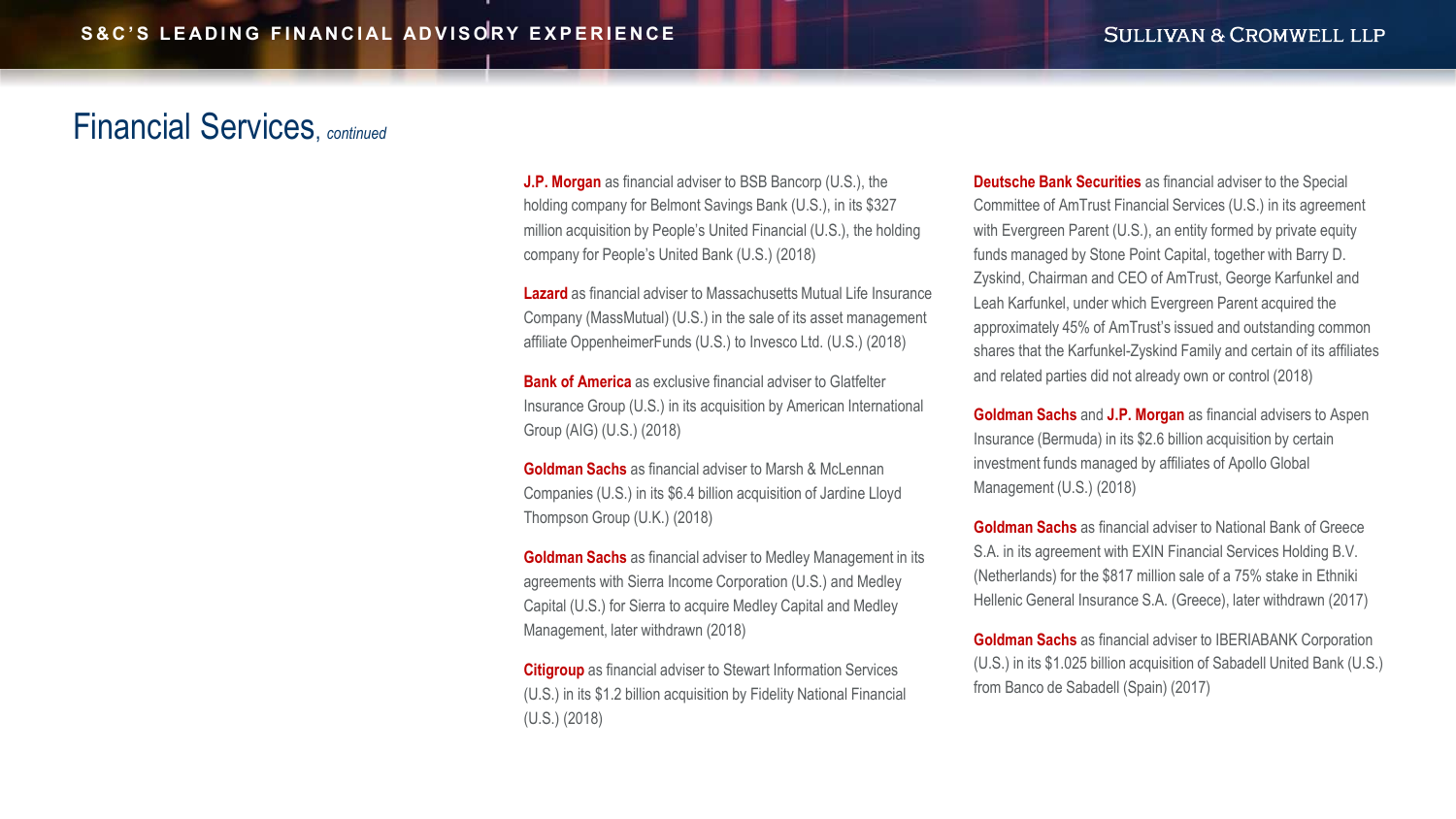# <span id="page-8-0"></span>**FinTech**

**Goldman Sachs** as financial adviser to Sezzle Inc. (U.S.) in its A\$491 million pending acquisition by Zip Co Limited (Australia) (2022)

**BofA Securities** as sole financial adviser and capital markets adviser to TradeStation Group (U.S.) in its \$1.43 billion pending business combination with Quantum FinTech Acquisition Corporation (U.S.), a SPAC, through which TradeStation will become a publicly traded company (2021)

**Financial Technology Partners** as financial adviser to Circle Internet Financial (U.S.) in its \$9 billion pending business combination with SPAC Concord Acquisition Corp (U.S.), and the \$415 million in PIPE financing in connection with the transaction (2021)

**Goldman Sachs** as financial adviser to Nexi S.p.A. (Italy) in its merger with SIA S.p.A. (Italy), which created one of the ten largest companies by capitalization on the Italian market with an aggregate capitalization of over €15 billion (2020)

**BofA Securities** as financial adviser to First American Financial (U.S.) in its \$350 million acquisition of Docutech (U.S.) (2020)

**BofA Securities** as financial adviser to WEX (U.S.) in its \$1.7 billion acquisition of Optal (Australia) from private shareholders and eNett (Australia) from Travelport (U.K.) and its owners, affiliates of Siris Capital Group (U.S.) and Elliot Management's (U.S.) private equity affiliate, Evergreen Coast Capital (U.S.) (2020)

**Financial Technology Partners** and **FTP Securities** as financial adviser to Assurance IQ (U.S.) in connection with Prudential Financial's (U.S.) acquisition of Assurance for up to \$3.5 billion (2019)

**BofA Merrill Lynch** and **J.P. Morgan** as financial advisers to Global Payments (U.S.) in its merger of equals with TSYS (U.S.), representing an equity value for TSYS of approximately \$21.5 billion (2019)

**Merrill Lynch** as financial adviser to WEX (U.S.) in its \$425 million acquisition of Discovery Benefits (U.S.) (2019)

**Deutsche Bank**, **Citi** and **Morgan Stanley** as financial advisers to Ant Small and Micro Financial Services (China) in its \$14 billion Series C equity financing (2018)

**Credit Suisse** as financial adviser to the independent committee of the board of directors of Alibaba Group Holding (China) in connection with Alibaba's acquisition of a 33% equity interest in Ant Small and Micro Financial Services Group Co. (China) (2018)

**Goldman Sachs** as financial adviser to the Special Committee of Black Knight Financial Services (U.S.) in connection with the taxfree distribution under which Fidelity National Financial (U.S.) distributed all 83.3 million shares of Black Knight common stock that it owned to FNF Group (U.S.) stockholders (2017)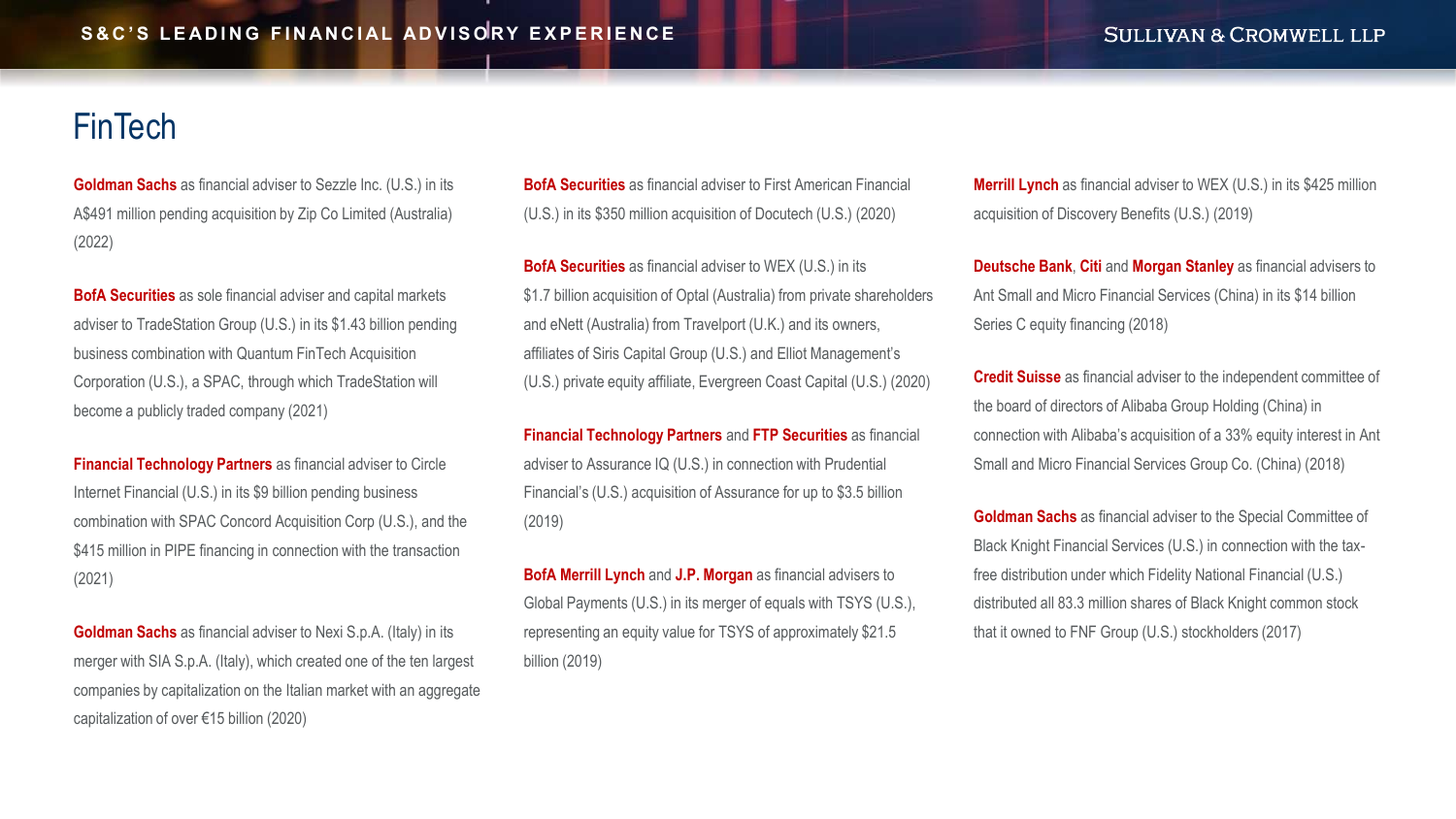#### <span id="page-9-0"></span>[Healthcare & Life Sciences](#page-10-0)

**Evercore** as the lead financial adviser to Owens & Minor (U.S.) in its \$1.6 billion pending acquisition of Apria (U.S.) (2022)

**Evercore** as financial adviser to the Special Committee of the Board of Directors of Inovalon (U.S.) in its \$7.3 billion acquisition by an equity consortium led by Nordic Capital (Sweden), and joined by Insight Partners (U.S.), 22C Capital (U.S.), and Inovalon founder and Chief Executive Officer Keith Dunleavy, M.D. and certain Class B stockholders of Inovalon (2021)

**Nomura Securities** as financial adviser to Lionheart Acquisition Corp. II (U.S.), a SPAC, in its \$32.6 billion pending business combination with MSP Recovery (U.S.), which, upon closing, will be one of the top 3 largest SPAC transactions ever (2021)

**Greenhill** as exclusive financial adviser to Cigna (U.S.) in connection with Evernorth's (U.S.) acquisition of MDLIVE (U.S.) (2021)

**Evercore** and **Guggenheim** as lead financial advisers to Jazz Pharmaceuticals (Ireland) in its \$7.2 billion acquisition of GW Pharmaceuticals (U.K.) (2021)

**Barclays** as financial adviser to the special committee of R1 RCM (U.S.) in its agreement with TCP-ASC ACHI Series LLLP (U.S.), an investment vehicle jointly owned by Ascension Health Alliance (U.S.) and investment funds affiliated with TowerBrook Capital Partners (U.S.), for the conversion of all of the 8.00% Series A Convertible Preferred Stock held by the joint investment vehicle to common stock (2021)

**Rothschild** as financial adviser to Acadia Healthcare Company (U.S.) in its \$1.47 billion pending sale of its U.K. operations to Waterland Private Equity (Netherlands) (2020)

**Barclays** as financial adviser to HMS (U.S.) in its \$3.4 billion acquisition by Veritas Capital (U.S.)-backed Gainwell Technologies (U.S.) (2020)

**Goldman Sachs** and **Morgan Stanley** as financial advisers to Agios Pharmaceuticals (U.S.) in its \$2 billion sale of its commercial, clinical and research-stage oncology portfolio to Servier (France) (2020)

**Centerview Partners** and **Guggenheim Securities** as joint financial advisers to MyoKardia (U.S.) in its \$13.1 billion acquisition by Bristol Myers Squibb (U.S.) (2020)

**BofA Securities** as co-financial adviser to Immunomedics (U.S.) in its \$21 billion acquisition by Gilead Sciences (U.S.) (2020)

**BofA Securities** as financial adviser to the Special Committee of the Board of Directors of Premier (U.S.) in its corporate restructuring to eliminate its dual-class ownership structure, the termination of its Tax Receivable Agreement with its memberowners and its entrance into amended Group Purchasing Organization agreements with the vast majority of its memberowners (2020)

**BofA Securities** as co-financial adviser to Stemline Therapeutics (U.S.) in its \$677 million acquisition by Menarini Group (Italy) (2020)

**Goldman Sachs** and **Barclays** as financial advisers to QIAGEN (Netherlands) in its \$12.6 billion proposed acquisition by Thermo Fisher Scientific (U.S.), later terminated (2020)

**Centerview Partners** as exclusive financial adviser to Synthorx (U.S.) in its \$2.5 billion acquisition by Sanofi (France) (2019)

**Barclays** as exclusive financial adviser to the Board of Directors of Foamix Pharmaceuticals (Israel) in connection with its merger with Menlo Therapeutics (U.S.) (2019)

**Lazard** as financial adviser to UCB (Belgium) in its \$2.1 billion acquisition of Ra Pharmaceuticals (U.S.) (2019)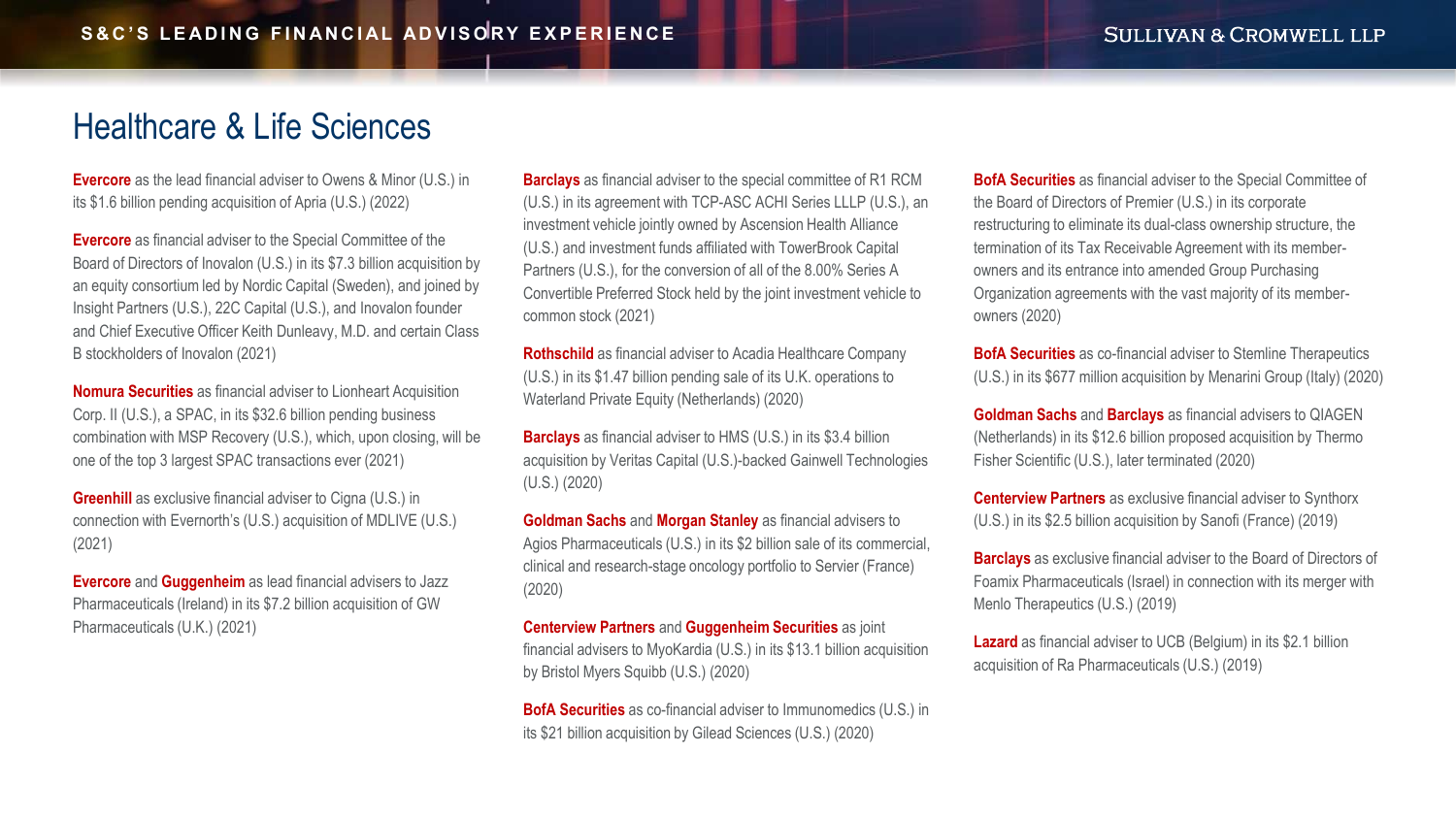#### <span id="page-10-0"></span>[Healthcare & Life Sciences,](#page-11-0) *continued*

**Goldman Sachs** and **Guggenheim Securities** as financial advisers to Pfizer (U.S.) in its combination of Mylan (U.S.) with Upjohn, Pfizer's off-patent branded and generic established medicines business, creating a new global pharmaceutical company (2019)

**Morgan Stanley** as financial adviser to Galapagos NV (Belgium) in its 10-year global research and development collaboration with Gilead Sciences (U.S.), under which Gilead gained access to an innovative portfolio of compounds, including six molecules currently in clinical trials, more than 20 preclinical programs and a proven drug discovery platform, and Galapagos received a \$3.95 billion upfront payment and a \$1.1 billion equity from Gilead (2019)

**Centerview Partners** as lead financial adviser to the Board of Directors of Nightstar Therapeutics (U.K.) in its agreement with Biogen (U.S.) under which Tungsten Bidco (U.K.), a newlyincorporated company and wholly-owned subsidiary of Biogen Switzerland Holdings, acquired Nightstar (2019)

**Lazard** as financial adviser to Immune Design (U.S.) in its \$300 million acquisition by Merck (U.S.) (2019)

**Rothschild** as financial adviser to Juniper Pharmaceuticals (U.S.) in its \$139.6 million acquisition by Catalent (U.S.) (2018)

**Goldman Sachs** as financial adviser to AveXis (U.S.) in its \$8.7 billion acquisition by Novartis (Switzerland) (2018)

**Morgan Stanley** as financial adviser to Juno Therapeutics (U.S.) in its \$9 billion acquisition by Celgene Corporation (U.S.) (2018)

**Barclays** as financial adviser to Kindred Healthcare (U.S.) in its \$4.1 billion acquisition by a consortium of three companies: TPG Capital (U.S.), Welsh, Carson, Anderson & Stowe (U.S.) and Humana (U.S.) (2017) – *The Deal's 2018 "Private Equity Deal of the Year"*

**Barclays** and **Goldman Sachs** as financial advisers to CVS Health (U.S.) in its \$77 billion acquisition of Aetna (U.S.) (2017) – *The Deal's 2019 "Deal of the Year" and "Healthcare Deal of the Year"*

**Rothschild** as financial adviser to the board of directors of Enzymotec (Israel) in its \$290 million acquisition by Frutarom (Israel) (2017)

**Bank of America** as financial adviser to Fresenius Medical Care (Germany) in its \$2 billion acquisition of NxStage Medical (U.S.) (2017)

**Morgan Stanley** as financial adviser to Patheon (Netherlands) in its \$7.2 billion acquisition by Thermo Fisher Scientific (U.S.) (2017)

**Barclays** as financial adviser to Syneron Candela (Israel) in its \$397 million acquisition by an affiliate of funds advised by Apax Partners (U.K.) (2017)

**Lazard** as financial adviser to ARIAD Pharmaceuticals (U.S.) in its \$5.2 billion acquisition by Takeda Pharmaceutical Company (Japan) (2017)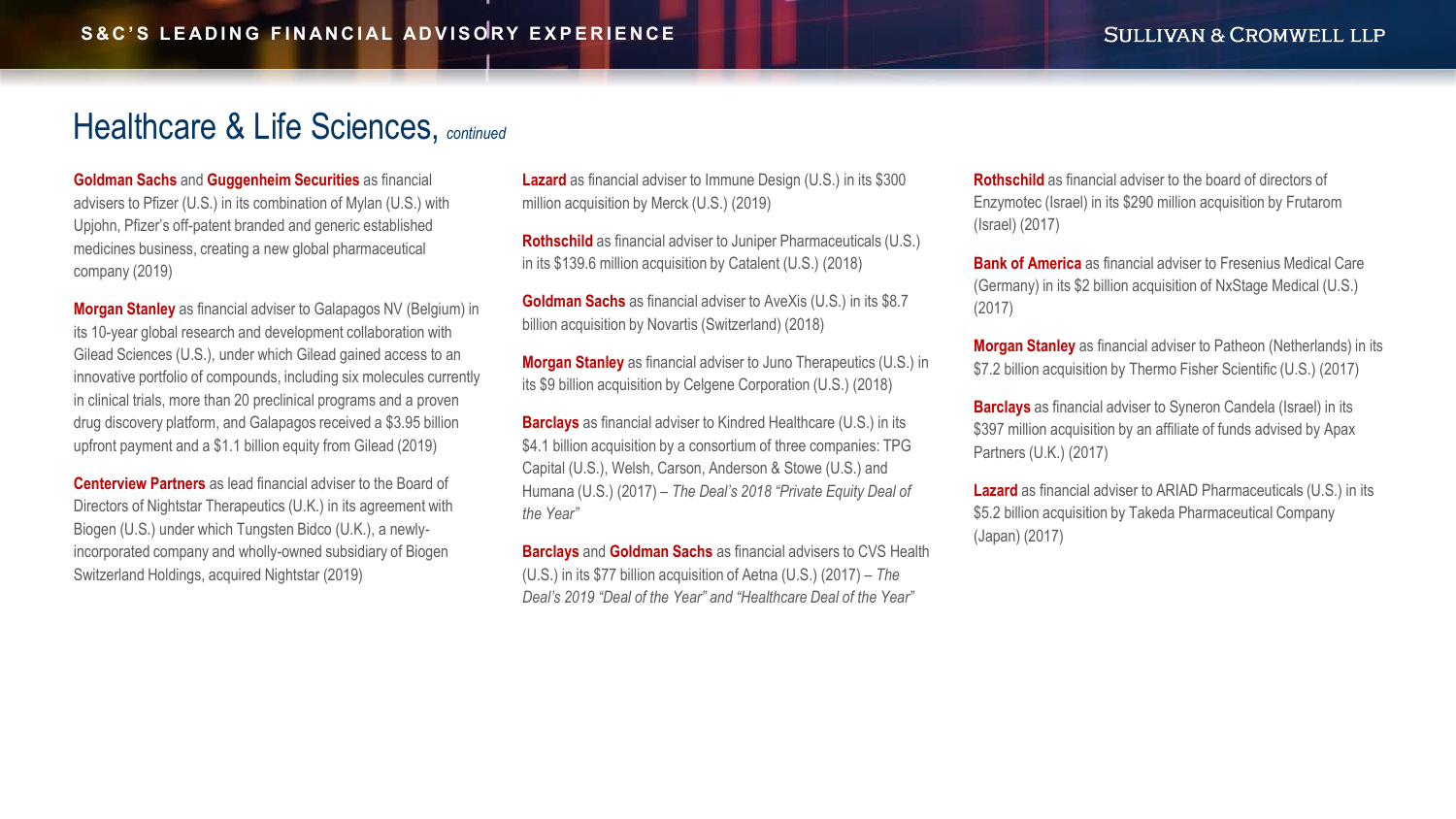#### <span id="page-11-0"></span>[Industrials & Chemicals](#page-12-0)

**BofA Securities** as financial adviser to LKQ Corporation (U.S.) in its pending sale of PGW Auto Glass (U.S.) to One Equity Partners (U.S.) (2022)

**Goldman Sachs Bank Europe** as financial adviser to Siemens Logistics (Germany) in connection with Körber's (Germany) pending acquisition of Siemens Logistics' global mail and parcel business (2022)

**Lazard** as financial adviser to Altra Industrial Motion Corp. (U.S.) in its \$325 million pending sale of its Jacob Vehicle Systems (U.S.) business to Cummins (U.S.) (2022)

**Barclays** as co-financial adviser to US Ecology (U.S.) in its \$2.2 billion pending acquisition by Republic Services (U.S.) (2022)

**Barclays** as financial adviser to Spirit Airlines (U.S.) in its \$6.6 billion pending merger with Frontier Group Holdings (U.S.), parent company of Frontier Airlines (U.S.), creating America's most competitive ultra-low fare airline (2022)

**Goldman Sachs** as financial adviser to Griffon (U.S.) in its \$845 million acquisition of Hunter Fan Company (U.S.) from MidOcean Partners (U.S.) through its subsidiary The AMES Companies (U.S.) (2021)

**Rothschild** as exclusive financial adviser to Verso Corporation (U.S.) in its \$825 million pending acquisition by BillerudKorsnäs AB (Sweden) (2021)

**Goldman Sachs** as exclusive financial adviser to 3M (U.S.) in its \$9.3 billion pending combination of its food safety business with NEOGEN Corporation (U.S.) (2021)

**BofA Securities** as lead financial adviser to OPAL Fuels (U.S.) in its \$1.75 billion pending acquisition by ArcLight Clean Transition Corp. II (U.S.), a publicly-traded SPAC (2021)

**Rothschild** as financial adviser to Veoneer (Sweden) in its \$4.5 billion pending acquisition by Qualcomm Incorporated (U.S.) and SSW Partners (U.S.) (2021) and \$3.8 billion proposed acquisition by Magna International (Canada), later terminated (2021)

**Barclays** as financial adviser to Gores Guggenheim (U.S.), a SPAC formed by affiliates of The Gores Group (U.S.) and Guggenheim Capital (U.S.), in its \$20 billion pending business combination with Polestar Performance (Sweden) and its affiliates (2021)

**Nomura Securities** as financial adviser to DeepGreen Metals (Canada) in its \$2.9 billion business combination with SPAC Sustainable Opportunities Acquisition Corporation (U.S.) (2021)

**Rothschild** as a financial adviser to NextGen Acquisition Corp. II (U.S.), a SPAC, in its \$3.2 billion acquisition of Virgin Orbit (U.S.), through its parent company Vieco USA, Inc., under which Virgin Orbit became a publicly-traded company, and Credit Suisse Securities (USA) LLC and Goldman Sachs & Co. as co-lead placement agents for the related \$100 million PIPE (2021)

**Barclays** as sole financial adviser to First Reserve Sustainable Growth (U.S.) in its proposed business combination with Juuce Limited (U.K.), later terminated (2021)

**Rothschild** as financial adviser to Hydrofarm Holdings Group (U.S.) in its acquisition of Aurora Innovations (U.S.), Aurora International (U.S.) and Gotham Properties (U.S.) for up to \$182 million (2021)

**Goldman Sachs** as financial adviser to Atlantia (Italy) in its pending \$11.4 billion sale of its entire stake in Autostrade per L'Italia (Italy) to a consortium consisting of CDP Equity (Italy), The Blackstone Group International Partners (U.K.) and Macquarie European Infrastructure Fund 6 SCSp (Luxembourg) (2021)

**BofA Securities** as financial adviser to Graphic Packaging Holding Company (U.S.) in its \$1.45 billion acquisition of AR Packing Group AB (Sweden) from CVC Capital Partners Fund VI (Luxembourg) (2021)

**Morgan Stanley** as exclusive financial adviser to Domtar (U.S.) in its approximately \$3 billion combination with Paper Excellence (Canada) (2021)

**BofA Securities** as financial adviser to Origin Materials (U.S.) in its \$1.8 billion business combination with Artius Acquisition (U.S.), a publicly-traded SPAC, under which Origin became a public company (2021)

**BofA Securities** as financial adviser to Rayonier Advanced Materials (U.S.) in the \$214 million sale of its lumber and newsprint facilities and related assets located in Ontario and Québec to GreenFirst Forest Products (Canada) (2021)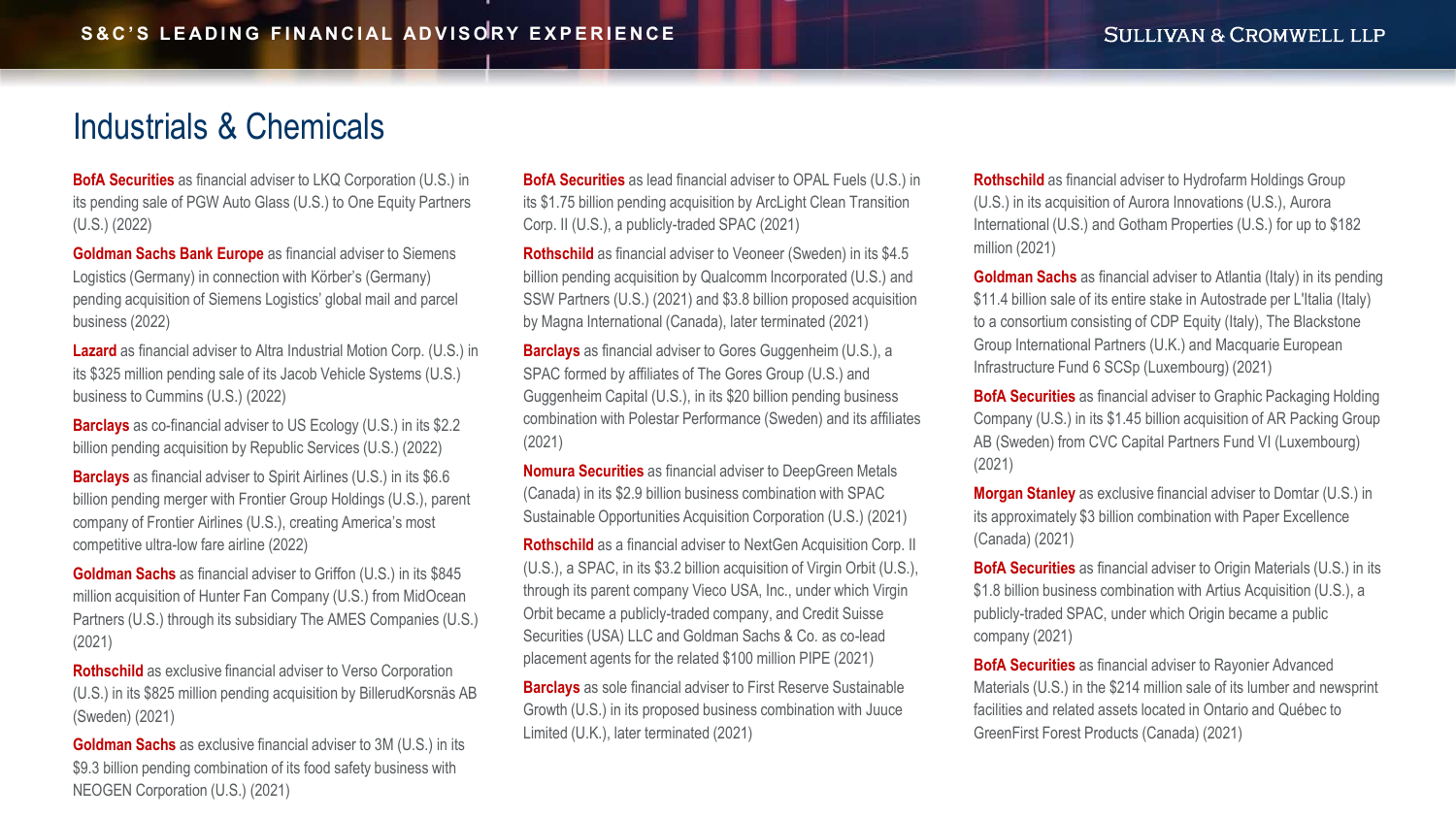#### <span id="page-12-0"></span>[Industrials & Chemicals,](#page-13-0) *continued*

**Goldman Sachs** as exclusive financial adviser to Cooper Tire & Rubber Company (U.S.) in its \$2.5 billion pending acquisition by The Goodyear Tire & Rubber Company (U.S.) (2021)

**Rothschild** as financial adviser to NextGen Acquisition Corp. (U.S.), a publicly traded SPAC, in its business combination with Xos (U.S.), under which Xos became a publicly listed company with a \$2 billion equity value, and the \$220 million PIPE in connection with the merger (2021)

**Evercore** as co-lead financial adviser to Aerojet Rocketdyne (U.S.) in its \$5 billion proposed acquisition by Lockheed Martin, later terminated (U.S.) (2020)

**Goldman Sachs** as sole financial adviser to Beacon (U.S.) in its \$850 million sale of its interior products business to affiliates of American Securities (U.S.) (2020)

**J.P. Morgan Securities** and **Evercore** as co-financial advisers to MTS Systems (U.S.) in its \$1.7 billion acquisition by Amphenol (U.S.) (2020)

**Goldman Sachs** as financial adviser to HD Supply Holdings (U.S.) in its \$8 billion acquisition by The Home Depot (U.S.) (2020)

**Lazard** and **Evercore** as financial advisers to Macquarie Infrastructure (U.S.) in its \$2.69 billion sale of its International-Matex Tank Terminals (U.S.) business to Riverstone Holdings (U.S.) (2020)

**Goldman Sachs** as financial adviser to HD Supply Holdings (U.S.) in its \$2.9 billion sale of its Construction & Industrial--White Cap Business (U.S.) (also known as "White Cap") to an affiliate of Clayton, Dubilier & Rice (U.S.) (2020)

**Evercore** as the exclusive financial adviser and capital markets adviser to Momentus (U.S.) in its acquisition by Stable Road Acquisition Corp. (U.S.), a SPAC, under which Momentus became a publicly listed company with a \$1.2 billion enterprise value, and the \$175 million PIPE in connection with the merger (2020)

**Goldman Sachs** as financial adviser to O-I Glass, Inc. (U.S.) in its sale of its Australia and New Zealand business unit to Visy Industries (Australia) and related sale-leaseback agreement with Charter Hall (Australia) for gross proceeds of \$652 million (2020)

**Goldman Sachs** as financial adviser to Triton Fund V in its voluntary public takeover of RENK Aktiengesellschaft (Germany) through its acquisition vehicle Rebecca BidCo GmbH (Germany) and in connection with Rebecca BidCo's simultaneous acquisition of Volkswagen Vermögensverwaltungs-GmbH's (Germany) 76 percent stake in RENK AG (2020)

**Barclays** and **Goldman Sachs** as financial advisers to Mobile Mini (U.S.) in its \$6.6 billion merger of equals with WillScot (U.S.) (2020)

**Goldman Sachs** as financial adviser to Harsco (U.S.) in its \$462.5 million acquisition of the Stericycle Environmental Solutions business from Stericycle (U.S.) (2020)

**Goldman Sachs** as financial adviser to Delphi Technologies (U.K.) in its \$3.3 billion acquisition by BorgWarner (U.S.) (2020)

**UBS** as exclusive financial adviser to Advanced Disposal Services (U.S.) in its \$4.6 billion acquisition by a subsidiary of Waste Management (U.S.) (2020)

**Bank of America** as financial adviser to Red de Carreteras de Occidente (RCO) (Mexico) in the acquisition of RCO by Abertis Infraestructuras (Spain) and an affiliate of GIC Private Limited (Singapore) from affiliates of Goldman Sachs Infrastructure Partners (GSIP) (U.S.) (2019)

**Lazard** as financial adviser to OSRAM Licht AG (Germany) in connection with its €4.6 billion pending acquisition by ams AG (Austria) (2019)

**Bank of America** as financial adviser to Rayonier Advanced Materials (U.S.) in its \$175 million sale of its Matane, Quebec pulp mill and related assets to Sappi Limited (South Africa) (2019)

**Goldman Sachs** as financial adviser to Parsons (U.S.) in its \$215 million acquisition of QRC (U.S.) from private equity firm DC Capital Partners (U.S.) (2019)

**Goldman Sachs** as financial adviser to Outotec (Finland) in its combination with Metso Minerals (Finland), creating a leading company in process technology, equipment and services for the minerals, metals and aggregates industries (2019)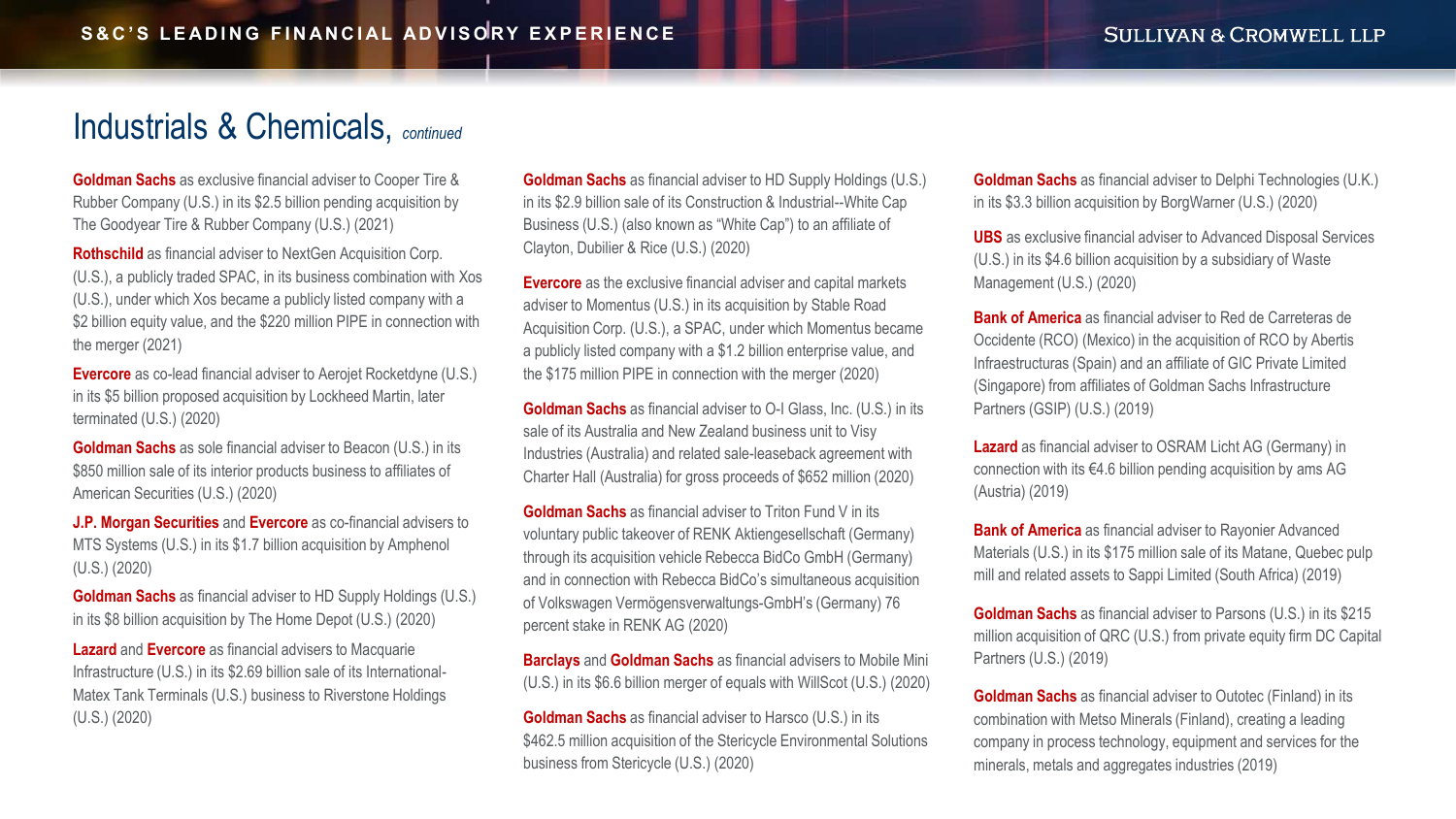#### <span id="page-13-0"></span>[Industrials & Chemicals,](#page-14-0) *continued*

**Morgan Stanley** as financial adviser to Genesee & Wyoming (G&W) (U.S.) in its \$8.4 billion acquisition by affiliates of Brookfield Infrastructure (Canada) and GIC (Singapore) (2019)

**Goldman Sachs** as exclusive financial adviser to Applied Materials (U.S.) in its \$3.5 billion proposed acquisition of all outstanding shares of Kokusai Electric Corporation (Japan) from KKR (U.S.), later withdrawn (2020)

**Morgan Stanley** as financial adviser to United Technologies (U.S.) in its all-stock merger of equals with Raytheon Company (U.S.), creating a combined company with approximately \$74 billion in pro forma 2019 sales (2019)

**Goldman Sachs** as financial adviser to Ingersoll Rand (Ireland) in its "Reverse Morris Trust" transaction whereby Ingersoll Rand spunoff its Industrial segment to its shareholders and simultaneously merged the Industrial segment with and into Gardner Denver (U.S.) in a combination valued at about \$15 billion (2019)

**Bank of America** and **Goldman Sachs** as financial advisers to The Greenbrier Companies (U.S.) in its \$430 million acquisition of the manufacturing business of American Railcar Industries (U.S.) from ITE Management (U.S.) (2019)

**Goldman Sachs** as financial adviser to Greif (U.S.) in its \$1.8 billion acquisition of Caraustar Industries (U.S.) from an affiliate of H.I.G. Capital (U.S.) (2018)

**Goldman Sachs** as co-financial adviser to EnerSys (U.S.) in its \$750 million acquisition of the issued and outstanding shares and certain assets of select entities belonging to the Alpha Technologies (U.S.) group of companies (2018)

**Goldman Sachs** as financial adviser to Esterline Technologies (U.S.) in its \$4.0 billion acquisition by TransDigm Group (U.S.) (2018)

**Goldman Sachs** as financial adviser to MPM Holdings (Momentive) (U.S.) in its \$3.1 billion acquisition by an investor group comprised of SJL Partners (South Korea), KCC Corporation (South Korea) and Wonik QnC Corporation (South Korea) (2018)

**Goldman Sachs** as financial adviser to Cabot Microelectronics (U.S.) in its \$1.6 billion acquisition of KMG Chemicals (U.S.) (2018)

**Goldman Sachs** as financial adviser to Dana Incorporated (U.S.) in its \$600 million purchase of the Drive Systems segment of the Oerlikon Group (Switzerland) (2018)

**UBS** as financial adviser to Platform Specialty Products (U.S.) in its \$4.2 billion sale of its Agricultural Solutions business, which consists of Arysta LifeScience (U.S.) and its subsidiaries, to UPL (India) (2018)

**Goldman Sachs** as financial adviser to Ball Corporation (U.S.) in its joint venture and purchase agreements with Platinum Equity (U.S.) to form Ball Metalpack, under which Platinum Equity owns 51% of Ball Metalpack and Ball Corporation owns 49%, for a total value of \$675 million (2018)

**Barclays** as financial adviser to Orbotech (Israel) in its \$3.4 billion acquisition by KLA-Tencor (U.S.) (2018)

**Goldman Sachs** as financial adviser to Altra Industrial Motion (U.S.) in its \$3 billion combination with four operating companies from Fortive's (U.S.) Automation and Specialty platform (2018)

**Citigroup** as exclusive financial adviser to Crown Holdings (U.S.) in its \$3.91 billion acquisition of Signode Industrial Group Holdings (Bermuda) from The Carlyle Group (U.S.) (2017)

**Goldman Sachs** as financial adviser to McDermott International (U.S.) in its \$6 billion combination with Chicago Bridge & Iron Company (Netherlands) (2017)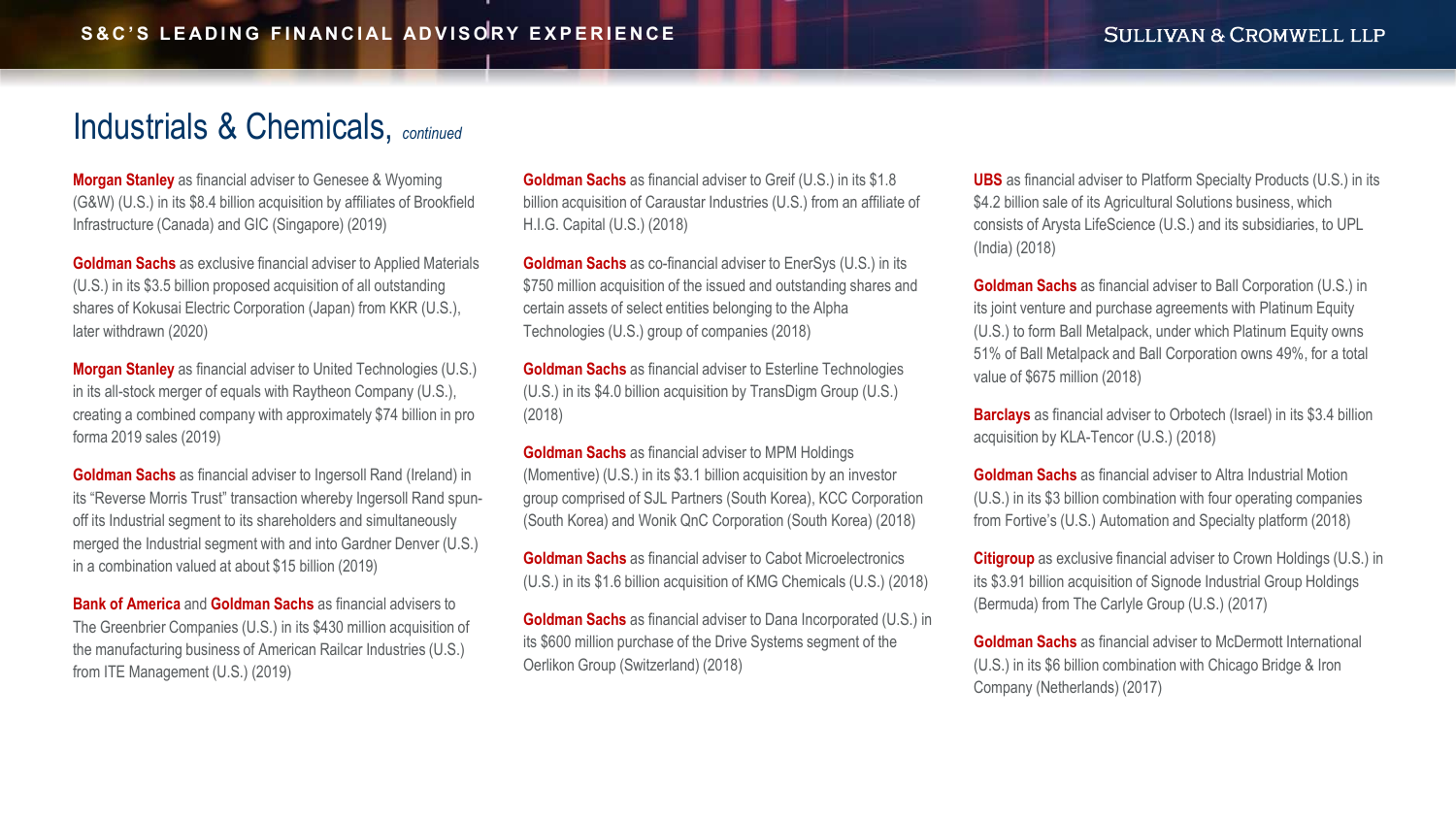#### <span id="page-14-0"></span>[Industrials & Chemicals,](#page-15-0) *continued*

**Bank of America** as financial adviser to Graphic Packaging Holding Company (U.S.) in the creation of a \$6 billion paper-based packaging company by forming a new partnership comprised of Graphic Packaging's existing businesses and International Paper's (U.S.) North America Consumer Packaging business (2017)

**Goldman Sachs** as financial adviser to Bombardier (Canada) in its partnership with Airbus (France) on the C Series aircraft program (2017)

**Goldman Sachs** as financial adviser to Siemens (Germany) in connection with its Memorandum of Understanding with Alstom (France) to combine Siemens' mobility business, including its rail traction drives business, with Alstom in a merger of equals transaction, later withdrawn (2017)

**Morgan Stanley** as financial adviser to United Technologies (U.S.) in its \$30 billion acquisition of Rockwell Collins (U.S.) (2017)

**Rothschild** as financial adviser to Multi-Color Corporation (U.S.) in its \$1.3 billion acquisition of the Labels Division of Constantia Flexibles (Germany) from Constantia Flexibles GmbH (Austria) (2017)

**J.P. Morgan** as financial adviser to Orient Overseas (International) (Hong Kong) in its \$8.4 billion acquisition by COSCO SHIPPING Holdings Co. (China), a majority owned subsidiary of China COSCO SHIPPING Corporation (China), and Shanghai International Port (Group) Co. (China) (2017)

**Morgan Stanley** as financial adviser to Yingde Gases Group Company Limited (Hong Kong) in connection with PAGAC II-2 Limited's (Hong Kong) voluntary conditional cash offer to acquire all the issued shares of Yingde (2017)

**Goldman Sachs** as financial adviser to GCP Applied Technologies (U.S.) in connection with Henkel's (Germany) \$1.05 billion acquisition of GCP's global Darex Packaging Technologies (2017)

**Bank of America** as financial adviser to Ultratech (U.S.) in its \$815 million acquisition by Veeco Instruments (U.S.) (2017)

**Bank of America** as financial adviser to Multi Packaging Solutions International (U.S.) in its \$2.28 billion acquisition by WestRock Company (U.S.) (2017)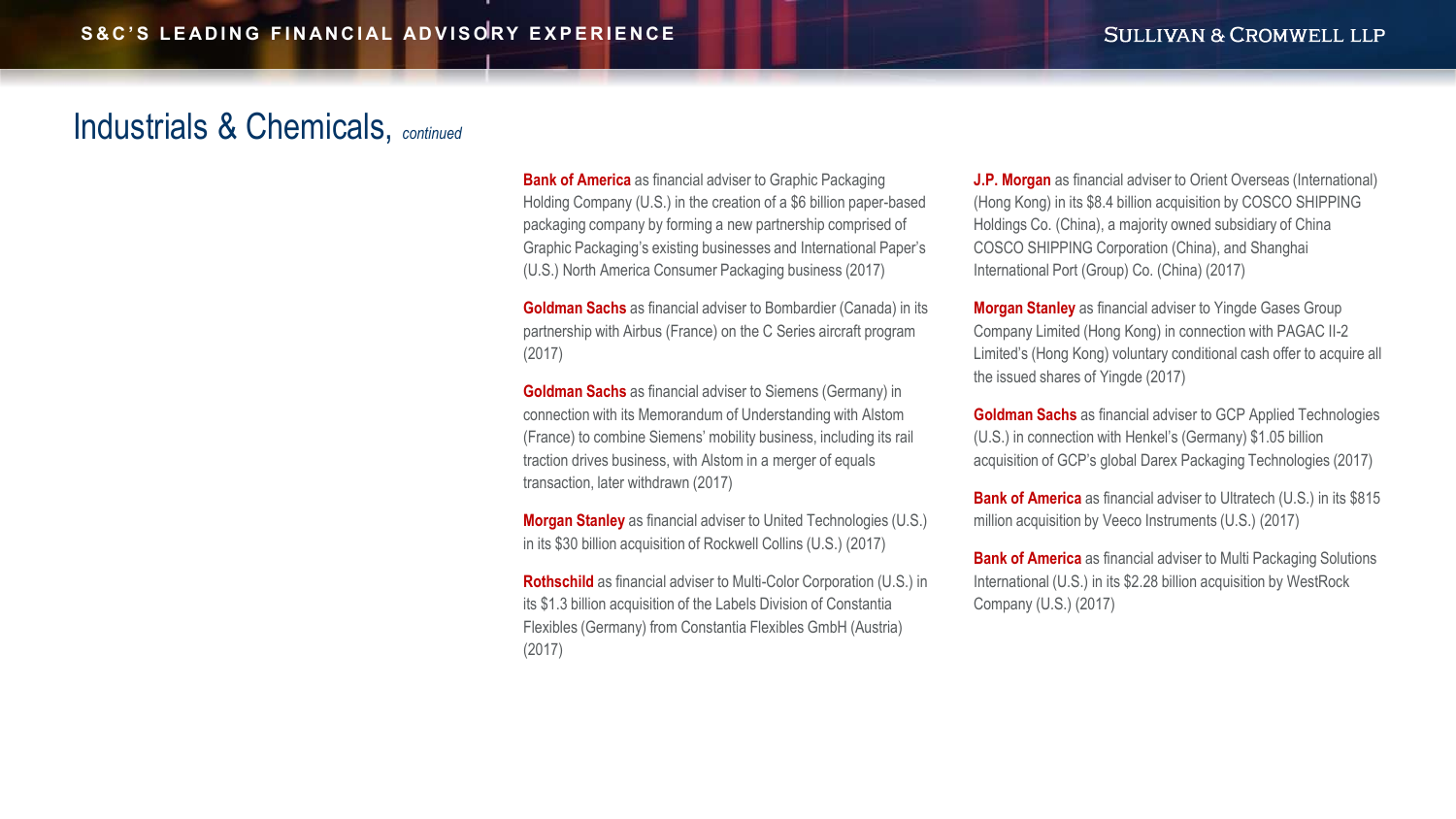# <span id="page-15-0"></span>[Technology, Media & Telecom](#page-16-0)

**Goldman Sachs** as financial adviser to HP Inc. (U.S.) in its \$3.3 billion pending acquisition of Poly (U.S.) (2022)

**Goldman Sachs** as financial adviser to Anaplan (U.S.) in its approximately \$10.7 billion pending acquisition by Thoma Bravo (U.S.) (2022)

**Goldman Sachs** as exclusive financial adviser to Mandiant (U.S.) in its approximately \$5.4 billion pending acquisition by Google (U.S.) (2022)

**Lazard** as financial adviser to Bungie (U.S.) in its \$3.6 billion pending acquisition by Sony Interactive Entertainment (U.S.) (2022)

**Goldman Sachs** as financial adviser to Zynga (U.S.) in its \$12.7 billion pending acquisition by Take-Two Interactive (U.S.) (2022)

**Duff & Phelps** as financial adviser to CleanTech Acquisition Corp. (U.S.), a publicly traded SPAC, in its \$561 million pending business combination with Nauticus Robotics (U.S.) that will result in Nauticus becoming a publicly listed company (2021)

**Barclays** as exclusive financial adviser to Skillsoft (U.S.) in its \$525 million pending acquisition of Codecademy (U.S.) (2021)

**Lazard** as financial adviser to Eros STX Global Corporation (U.S.) in its \$173 million pending sale of its STX Entertainment (U.S.) subsidiary to an affiliate of The Najafi Companies (U.S.) (2021)

**Goldman Sachs** as exclusive financial adviser to Doordash, Inc. (U.S.) in its €7.0 billion pending acquisition of Wolt Enterprises OY (Finland) (2021)

**Goldman Sachs** as financial adviser to McAfee Corp. (U.S.) in its \$14 billion acquisition by an investor group led by Advent International (U.S.), Permira Advisers (U.S.), Crosspoint Capital Partners (U.S.), Canada Pension Plan Investment Board, GIC Private Limited (Singapore) and a wholly owned subsidiary of the Abu Dhabi Investment Authority (United Arab Emirates) (2021)

**Goldman Sachs** as lead financial adviser to Zendesk (U.S.) in its proposed acquisition of Momentive (U.S.), including its iconic SurveyMonkey platform, later terminated (2021)

**Goldman Sachs** as financial adviser to Tailwind Two Acquisition Corp. (U.S.), a SPAC, in its \$1.58 billion business combination with Terran Orbital (U.S.) (2021)

**Goldman Sachs** and **Centerview Partners** as financial advisers to Emerson (U.S.) in its definitive agreement with AspenTech (U.S.) to create a diversified, high-performance industrial software leader for \$11 billion (2021)

**Merrill Lynch (Singapore) Pte Ltd.** as exclusive financial adviser to PropertyGuru (Singapore) in its \$1.78 billion business combination with Bridgetown 2 Holdings (Hong Kong), a SPAC formed by Pacific Century (Hong Kong) and Thiel Capital (U.S.) (2021)

**BofA Securities** as financial adviser to Buzzfeed (U.S.) in its merger with 890 5th Avenue Partners (U.S.), a SPAC, which resulted in Buzzfeed becoming a public company with a \$1.5 billion valuation (2021)

**Goldman Sachs** as financial adviser to Reinvent Technology Partners Y (U.S.), a SPAC, in its \$13 billion business combination with Aurora (U.S.) (2021)

**Goldman Sachs** as financial adviser to FireEye (U.S.) in its \$1.2 billion sale of the FireEye Products business, including the FireEye name, to a consortium led by Symphony Technology Group (U.S.) (2021)

**Rothschild** as financial adviser to E2open Parent Holdings (U.S.) in its approximately \$1.7 billion acquisition of BluJay Solutions (U.S.) (2021)

**Bank of America** as financial adviser to Austerlitz Acquisition Corporation I (U.S.) in its combination with Wynn Interactive (U.S.), a subsidiary of Wynn Resorts (U.S.), which created an independent public company with an enterprise value of approximately \$3.2 billion (2021)

**Evercore** as lead financial adviser to Grab Holdings (Singapore) in its \$39.6 billion business combination with Altimeter Growth (U.S.), a SPAC, which resulted in Grab Holdings going public in the U.S., in the largest-ever U.S. equity offering by a Southeast Asian company, and the \$4 billion PIPE in connection with the merger (2021)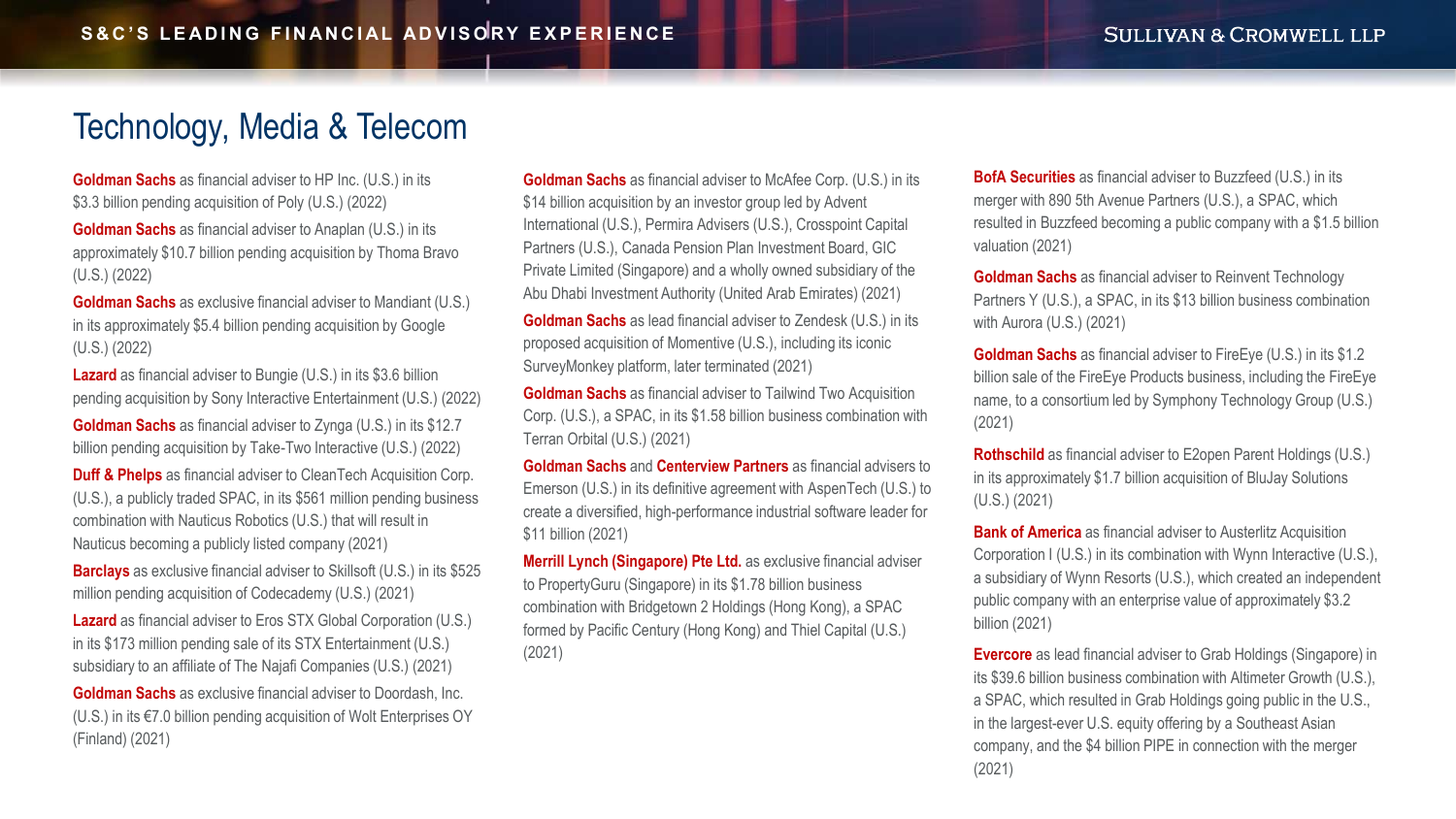<span id="page-16-0"></span>**BofA Securities** as exclusive financial adviser to Spire Global (U.S.) in its merger with NavSight Holdings (U.S.), a SPAC, under which Spire became a publicly listed company with a \$1.6 billion equity value, and the \$245 milion PIPE in connection with the merger (2021)

**BMO Capital Markets** as exclusive financial adviser to Wise Road Capital (China) in the \$1.4 billion acquisition of Magnachip Semiconductor Corporation (South Korea) (2021)

**Goldman Sachs** as financial adviser to McAfee (U.S.) in its \$4 billion sale of its Enterprise business to a consortium led by Symphony Technology Group (U.S.) (2021)

**UBS** as financial adviser to Glu Mobile (U.S.) in its \$2.1 billion acquisition by Electronic Arts (U.S.) (2021)

**Goldman Sachs** as exclusive financial adviser to Tyler Technologies (U.S.) in its approximately \$2.3 billion acquisition of NIC Inc. (U.S.) (2021)

**Goldman Sachs** as financial adviser to Magnite (U.S.) in its \$1.17 billion acquisition of SpotX (U.S.) from RTL Group (Luxembourg), creating the largest independent CTV and video advertising platform in the programmatic marketplace (2021)

**Goldman Sachs** as financial adviser to Acacia Communications (U.S.) in its \$4.5 billion acquisition by Cisco (U.S.) (2021)

**Goldman Sachs** as exclusive financial adviser to FLIR Systems (U.S.) in its \$8 billion acquisition by Teledyne Technologies (U.S.) (2021)

**Goldman Sachs** as financial adviser to Slack Technologies (U.S.) in its \$27.7 billion acquisition by Salesforce (U.S.) (2020)

**Goldman Sachs** as lead financial adviser to S&P Global (U.S.) in its \$44 billion merger with IHS Markit (U.K.) (2020)

**Goldman Sachs** as financial adviser to Parsons Corporation (U.S.) in its \$300 million acquisition of Braxton Science & Technology Group (U.S.) (2020)

**Goldman Sachs** as exclusive financial adviser to Datasite® (U.S.) in its acquisition by CapVest Partners (U.K.) (2020)

**Barclays** as exclusive financial adviser to MobileIron (U.S.) in its \$872 million acquisition by Ivanti (U.S.) (2020)

**Goldman Sachs** as financial adviser to AS Roma SPV (Italy), the majority shareholder of AS Roma S.p.A (Italy), in the \$697 million sale of its controlling interest in AS Roma S.p.A. and certain related assets to The Friedkin Group (U.S.) (2020)

**Perella Weinberg Partners** as exclusive financial adviser to the special committee of Liberty Broadband (U.S.) in its acquisition of GCI Liberty (U.S.) (2020)

**CICC** and **J.P. Morgan** as joint financial advisers to Haier Smart Home Co. (China) in its privatization of Haier Electronics Group Co. (Hong Kong) by way of a scheme of arrangement and simultaneous listing in Hong Kong by way of an introduction (2020)

**Goldman Sachs** and **LionTree Advisors** as financial advisers to eBay (U.S.) in its \$9.2 billion transfer of its Classifieds business to Adevinta (Norway) (2020)

**BofA Securities** as financial adviser to Analog Devices (U.S.) in its \$21 billion acquisition of Maxim Integrated Products (U.S.) (2020)

**Houlihan Lokey** as financial adviser to Pango (U.S.) in its acquisition by Aura (U.S.) (2020)

**Houlihan Lokey** as financial adviser to the Committee of Landcadia Holdings II (U.S.), a publicly traded special purpose acquisition company co-sponsored by Fertitta Entertainment (U.S.) and Jefferies Financial Group (U.S.), in its \$745 million acquisition of Golden Nugget Online Gaming (U.S.), a U.S. online real money casino owned by Tilman J. Fertitta (2020)

**Houlihan Lokey** as financial adviser to the board of directors of Machine Zone (U.S.) in connection with Machine Zone's acquisition by AppLovin (U.S.) (2020)

**Goldman Sachs Bank Europe** as financial adviser to Schneider Electric (France) in its voluntary public tender offer for RIB Software (Germany) for €1.4 billion (2020)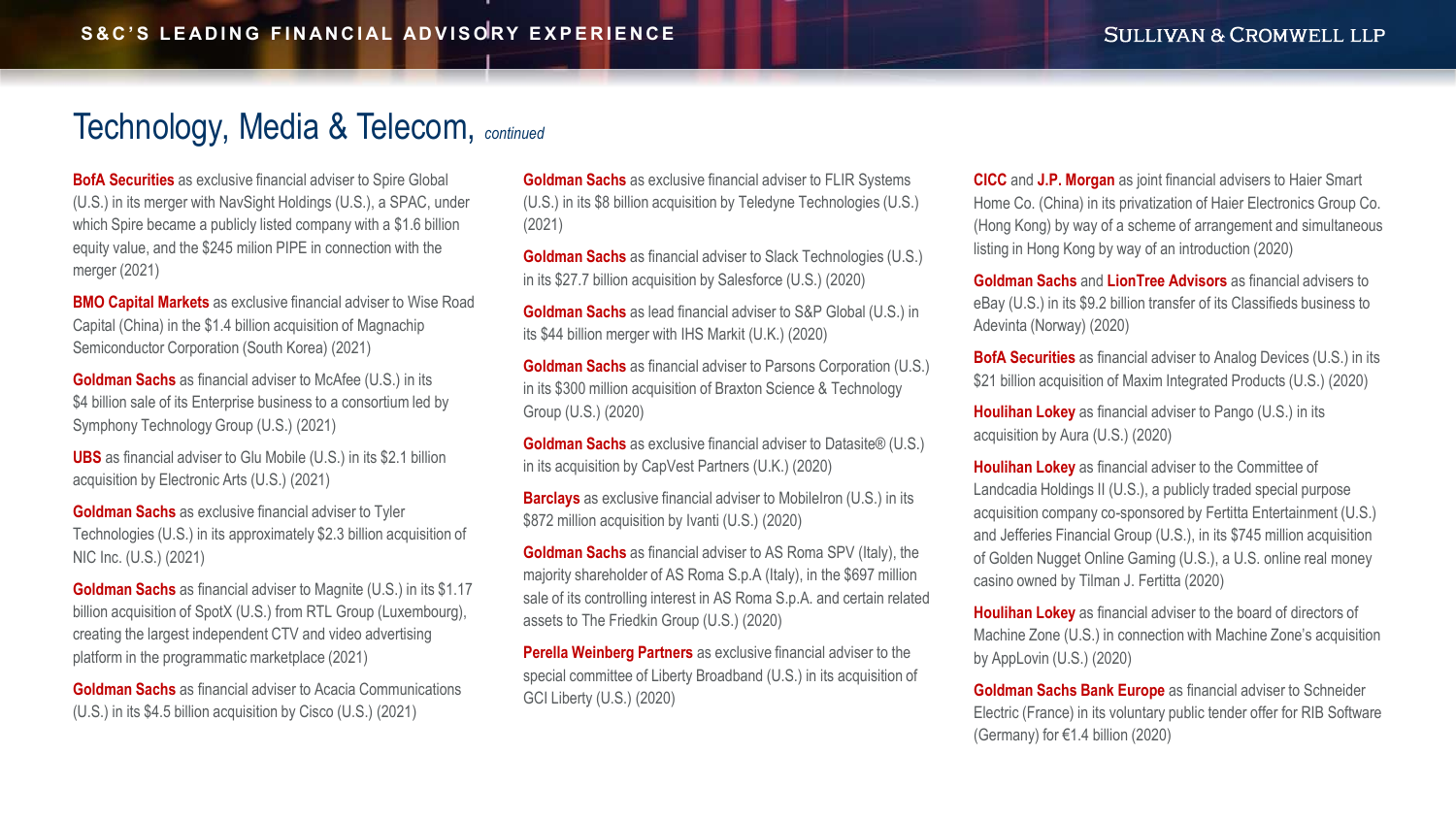<span id="page-17-0"></span>**Goldman Sachs** as exclusive financial adviser to Comtech Telecommunications (U.S.) in its proposed \$532.5 million acquisition of Gilat Satellite Networks (Israel), later terminated (2020)

**JP Morgan** as co-financial adviser to F5 Networks (U.S.) in its \$1 billion acquisition of Shape Security (U.S.) (2019)

**Bank of America** as financial adviser to Tech Data (U.S.) in its \$5.98 billion acquisition by an affiliate of funds managed by affiliates of Apollo Global Management (U.S.) (2019)

**Goldman Sachs** as financial adviser to KEMET Corporation (U.S.) in its \$1.8 billion acquisition by Yageo Corporation (Taiwan) (2019)

**Rothschild** as financial adviser to Cision (U.S.) and its Board of Directors and **Centerview Partners** as financial adviser to Cision in its \$2.74 billion acquisition by an affiliate of Platinum Equity (U.S.) (2019)

**Goldman Sachs** as financial adviser to Pitney Bowes (U.S.) in the \$700 million sale of its Software Solutions business to Syncsort (U.S.) (2019)

**Rothschild** as financial adviser to TechnipFMC (U.K.) in its separation into two independent, publicly traded companies: TechnipFMC and Technip Energies (France) (2019)

**Goldman Sachs** as financial adviser to Dell Technologies (U.S.) in connection with VMware's (U.S.) \$2.7 billion acquisition of Pivotal Software (U.S.), including common stock of Pivotal held by Dell Technologies (2019)

**LionTree Advisors** as financial adviser to Presidio (U.S.) in its \$2.1 billion acquisition by funds advised by BC Partners (U.K.) (2019)

**Goldman Sachs** as financial adviser to Symantec (U.S.) in its \$10.7 billion sale of its Enterprise Security assets, which include the Symantec name, to Broadcom (U.S.) (2019)

**Goldman Sachs** as financial adviser to Axel Springer (Germany) in its acquisition by Traviata II S.à r.l. (Luxembourg), a holding company owned by funds advised by KKR (U.S.), implying an equity value of Axel Springer of approximately EUR 6.8 billion (2019)

**Goldman Sachs** as exclusive financial adviser to Tableau Software (U.S.) in its \$15.7 billion acquisition by Salesforce (U.S.) (2019)

**Houlihan Lokey** as financial adviser to Return Path (U.S.) in its acquisition by Validity (U.S.) (2019)

**Evercore** as financial adviser to Alliance Data Systems (U.S.) in the \$4.4 billion sale of its Epsilon business to Publicis Groupe (France) (2019)

**Goldman Sachs** as exclusive financial adviser to NVIDIA (U.S.) in its \$6.9 billion acquisition of Mellanox (U.S.) (2019)

**Goldman Sachs** as financial adviser to Multi-Color Corporation (U.S.) in its \$2.5 billion acquisition by an affiliate of Platinum Equity (U.S.) (2019)

**Goldman Sachs** as exclusive financial adviser to Ultimate Software (U.S.) in its \$11 billion acquisition by an investor group led by Hellman & Friedman (U.S.) (2019)

**Goldman Sachs** as financial adviser to Parsons (U.S.) in its acquisition of OGSystems (U.S.) (2019)

**Barclays** as financial adviser to Finisar (U.S.) in its \$3.2 billion sale to II-VI (U.S.) (2018)

**Evercore** as financial adviser to ARRIS International (U.S.) in its \$7.4 billion acquisition by CommScope (U.S.) (2018)

**Houlihan Lokey** as financial adviser to the Special Committee of Hanwha Q CELLS (South Korea) in its acquisition by Hanwha Solar Holdings Co. (South Korea), a subsidiary of Hanwha Chemical Corporation (South Korea), implying an equity value of Hanwha Q CELLS of approximately \$825 million (2018)

**LionTree Advisors** as financial adviser to Pandora Media (U.S.) in its \$3.5 billion acquisition by Sirius XM Holdings (U.S.) (2018)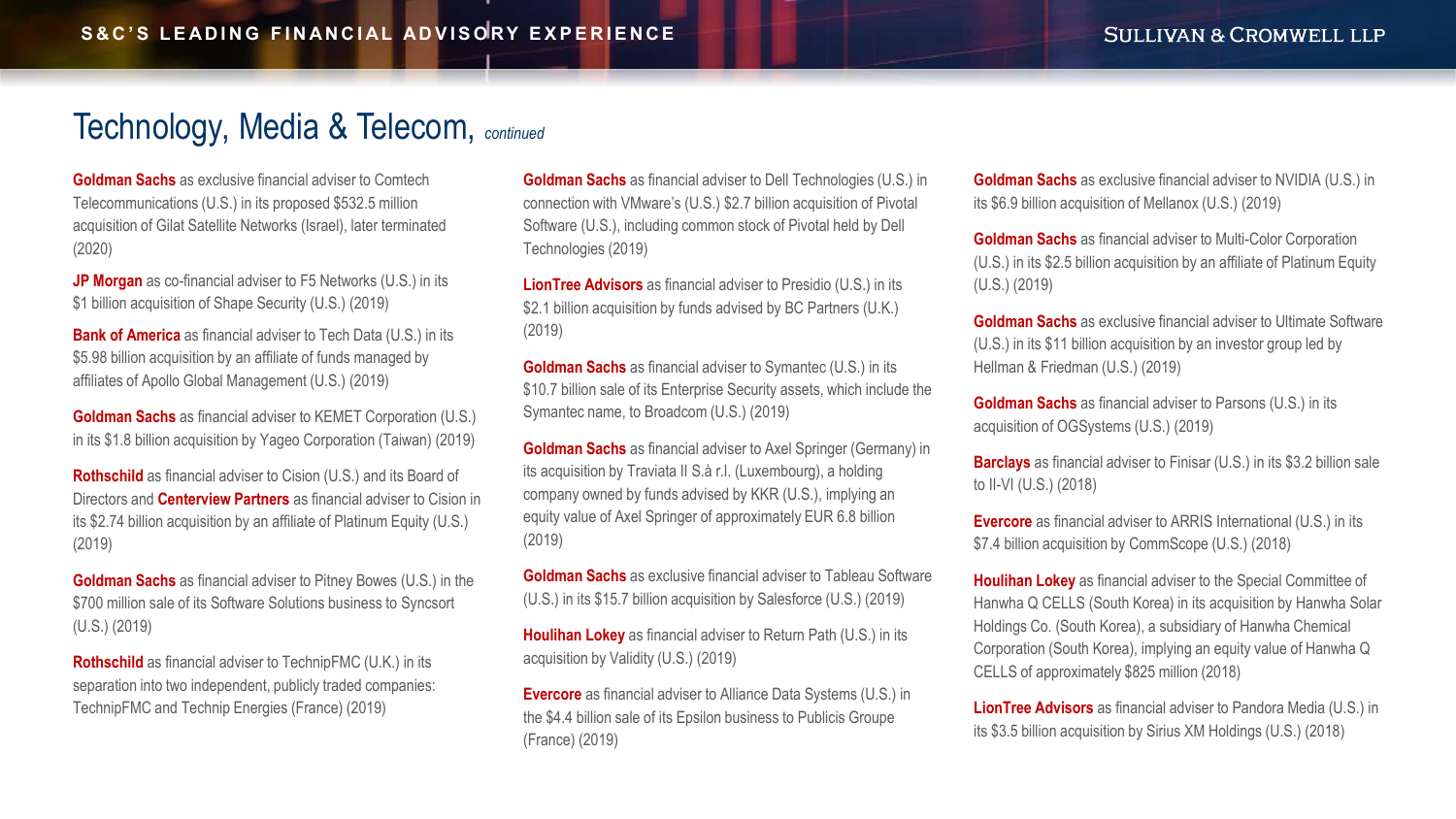<span id="page-18-0"></span>**J.P. Morgan** as exclusive financial adviser to Integrated Device Technology (IDT) (U.S.) in its \$6.7 billion acquisition by Renesas Electronics (Japan) (2018)

**Goldman Sachs** as financial adviser to Apttus (U.S.) in Thoma Bravo's (U.S.) acquisition of a majority interest in Apttus (2018)

**Evercore** as financial adviser to Acxiom (U.S.) in its \$2.3 billion sale of its Acxiom Marketing Solutions business to Interpublic Group (U.S.) (2018)

**Goldman Sachs** as financial adviser to Pitney Bowes (U.S.) in the \$361 million sale of its Document Messaging Technologies production mail business and supporting software to Platinum Equity (U.S.) (2018)

**Goldman Sachs** as financial adviser to Trimble (U.S.) in its \$1.2 billion acquisition of Viewpoint (U.S.) from Bain Capital (U.S.) (2018)

**Goldman Sachs** as exclusive financial adviser to MuleSoft (U.S.) in its \$6.5 billion acquisition by Salesforce (U.S.) (2018)

**Wells Fargo Securities** as financial adviser to Cree (U.S.) in its acquisition of assets of Infineon Technologies (Germany) Radio Frequency (RF) Power Business (2018)

**Goldman Sachs** as financial adviser to QUALCOMM Incorporated (U.S.) in connection with its subsidiary's proposed \$53 billion acquisition of NXP Semiconductors (Netherlands) (abandoned)

**Goldman Sachs** as financial adviser to Motorola Solutions (U.S.) in its \$1 billion acquisition of Avigilon (Canada) (2018)

**Bank of America** as financial adviser to Com Hem Holding AB (Sweden) in its merger with Tele2 Group (Sweden) (2018)

**Goldman Sachs** as financial adviser to Marvell Technology (U.S.) in its \$6 billion acquisition of Cavium (U.S.) (2017)

**Goldman Sachs** as financial adviser to Gigamon (U.S.) in its \$1.6 billion acquisition by Elliott Management (U.S.) (2017)

**Merrill Lynch** as financial adviser to Cisco (U.S.) in its \$1.9 billion acquisition of BroadSoft (U.S.) (2017)

**Goldman Sachs** as financial adviser to MaxPoint Interactive (U.S.) in its \$95 million acquisition by Valassis (U.S.), through its parent company Harland Clarke Holdings (U.S.) (2017)

**Rothschild** as financial adviser to Sevcon (U.S.) its \$200 million acquisition by BorgWarner (U.S.) (2017)

**Evercore** as financial adviser to Sahara Parent (U.S.) and Vero Parent (U.S.), portfolio companies of Clearlake Capital Group (U.S.), in connection with Clearlake's \$1.26 billion sale of their affiliates Syncsort Incorporated (U.S.) and Vision Solutions (U.S.) to Centerbridge Partners (U.S.) (2017)

**Evercore** as financial adviser to Straight Path Communications (U.S.) in its \$3.1 billion acquisition by Verizon Communications (U.S.) (2017)

**J.P. Morgan** as financial adviser to Sinclair Broadcast Group (U.S.) in its \$6.4 billion acquisition of Tribune Media Company, later terminated (U.S.) (2017)

**J.P. Morgan** as financial adviser to Cisco (U.S.) in its \$610 million acquisition of Viptela (U.S.) (2017)

**Evercore** as financial adviser to Straight Path Communications (U.S.) in its proposed \$1.6 billion acquisition by AT&T (U.S.), later terminated (2017)

**Rothschild** as co-financial adviser to the board of directors of Intel (U.S.) in connection with Intel's \$15.3 billion acquisition of Mobileye (Israel) (2017)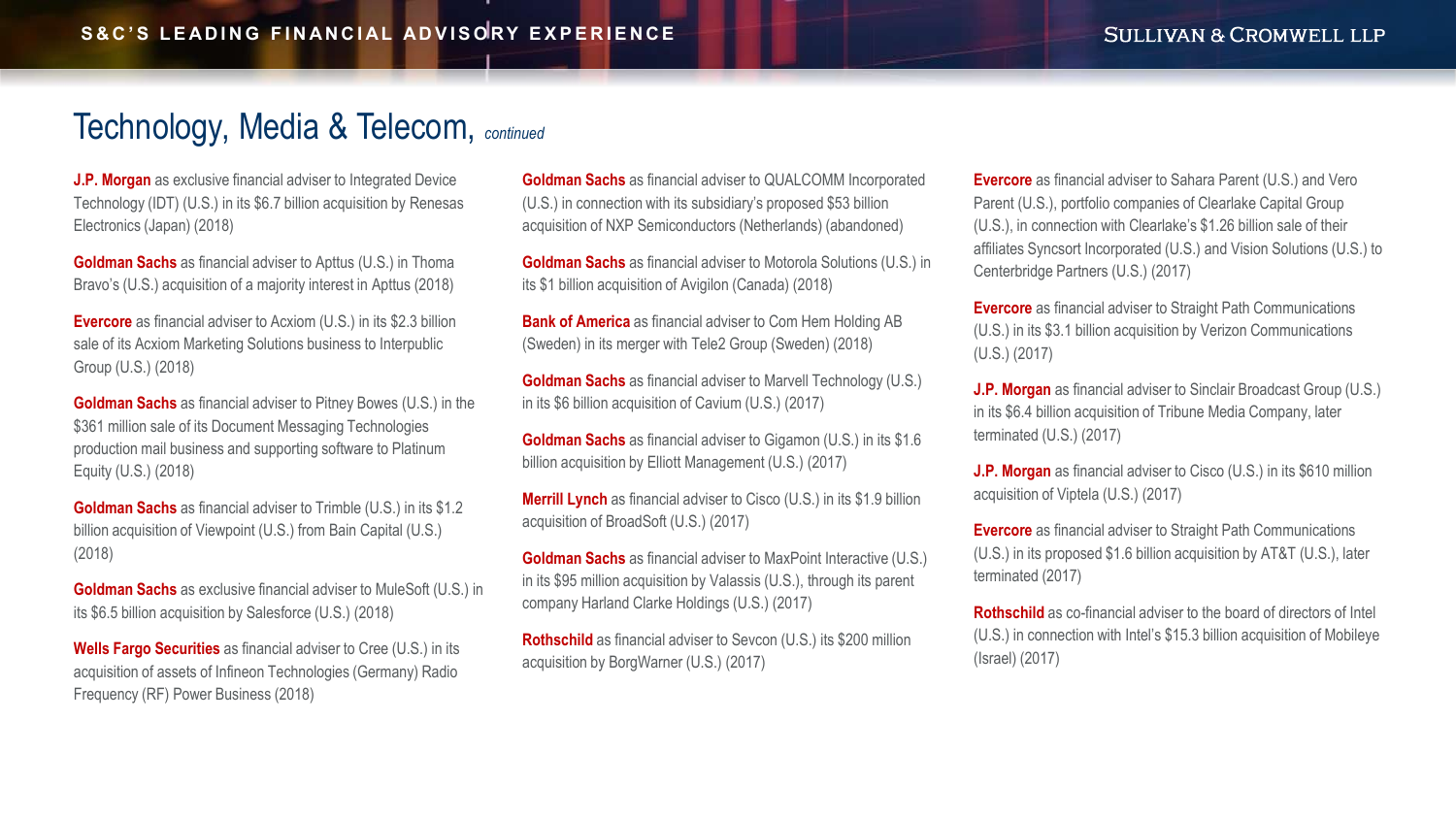<span id="page-19-0"></span>**Goldman Sachs** as financial adviser to Intelsat S.A. (Luxembourg) in its definitive share purchase agreement with SoftBank Group Corp. (Japan) pursuant to Softbank which will invest \$1.7 billion in newly issued common and preferred shares of the combined company, later withdrawn (2017)

**Goldman Sachs** as financial adviser to Intelsat S.A. (Luxembourg) in its definitive combination agreement with OneWeb (U.S.) pursuant to which Intelsat and OneWeb will merge in a share-for-share transaction, later withdrawn (2017)

**LionTree Advisors** as lead financial adviser to ARRIS International (U.S.) in connection with Broadcom Limited's (Singapore) \$800 million acquisition of Brocade Communication Systems' (U.S.) Ruckus Wireless (U.S.) and ICX Switch business from Broadcom Limited (Singapore), plus the additional cost of unvested employee stock awards (U.S.) (2017)

**Wells Fargo Securities** as financial adviser to Lumos Networks (U.S.) in its \$950 million acquisition by the EQT Infrastructure (Sweden) investment strategy (2017)

**Wells Fargo Securities** as financial adviser to Hewlett Packard Enterprise (U.S.) in its \$650 million acquisition of SimpliVity (U.S.) (2017)